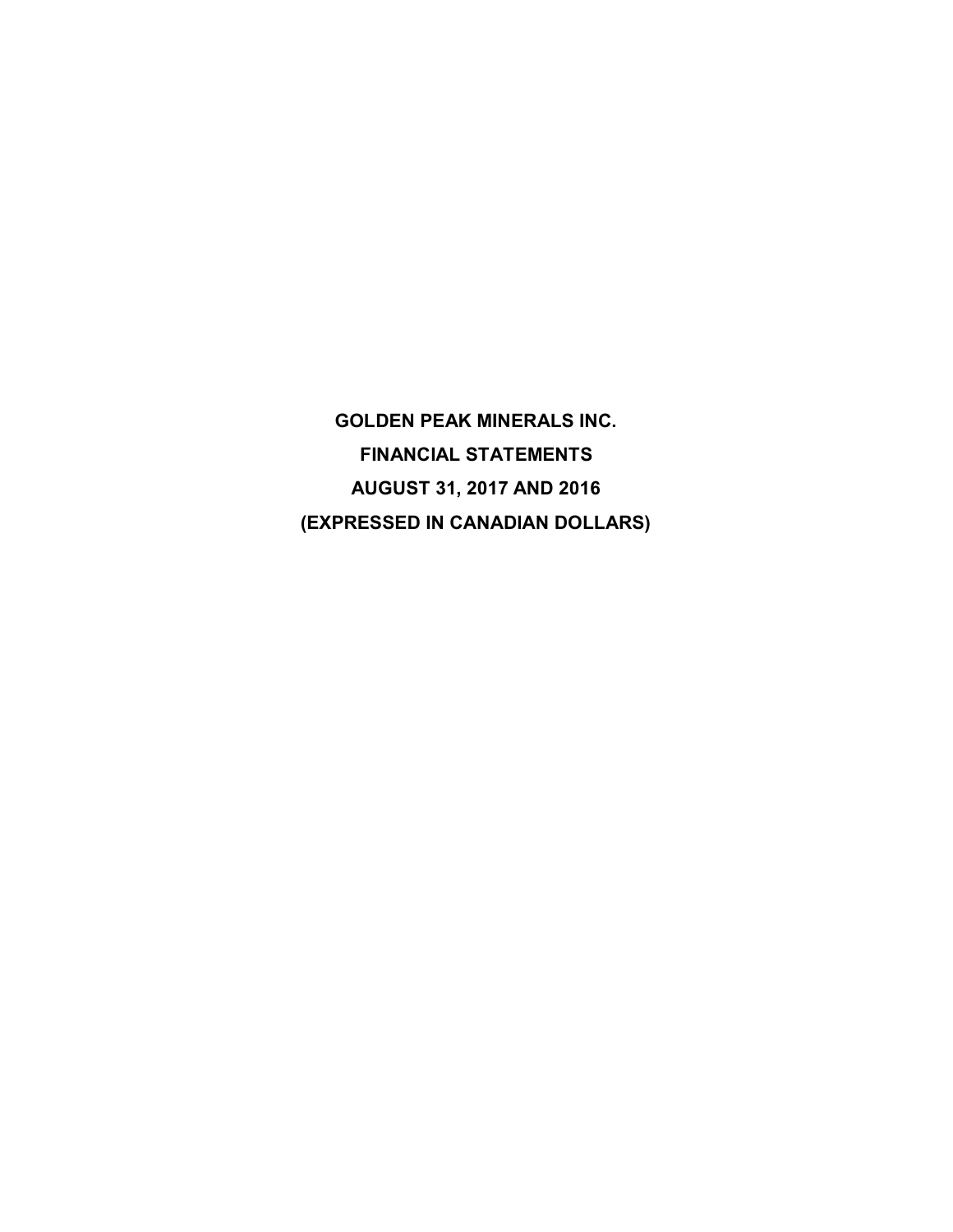

11th floor, 1050 West Pender Street, Vancouver, BC, Canada V6E 3S7

Tel: 604, 714, 3600 Fax: 604, 714, 3669 Web: manningelliott.com

### **INDEPENDENT AUDITORS' REPORT**

To the Shareholders of Golden Peak Minerals Inc.

We have audited the accompanying financial statements of Golden Peak Minerals Inc. which comprise the statements of financial position as at August 31, 2017 and 2016, and the statements of comprehensive loss, changes in equity and cash flows for the years then ended, and the related notes comprising a summary of significant accounting policies and other explanatory information.

#### **Management's Responsibility for the Financial Statements**

Management is responsible for the preparation and fair presentation of these financial statements in accordance with International Financial Reporting Standards as issued by the International Accounting Standards Board, and for such internal control as management determines is necessary to enable the preparation of financial statements that are free from material misstatement, whether due to fraud or error.

#### **Auditors' Responsibility**

Our responsibility is to express an opinion on these financial statements based on our audits. We conducted our audits in accordance with Canadian generally accepted auditing standards. Those standards require that we comply with ethical requirements and plan and perform the audits to obtain reasonable assurance about whether the financial statements are free from material misstatement.

An audit involves performing procedures to obtain audit evidence about the amounts and disclosures in the financial statements. The procedures selected depend on our judgment, including the assessment of the risks of material misstatement of the financial statements, whether due to fraud or error. In making those risk assessments, we consider internal control relevant to the entity's preparation and fair presentation of the financial statements in order to design audit procedures that are appropriate in the circumstances, but not for the purpose of expressing an opinion on the effectiveness of the entity's internal control. An audit also includes evaluating the appropriateness of accounting policies used and the reasonableness of accounting estimates made by management, as well as evaluating the overall presentation of the financial statements.

We believe that the audit evidence we have obtained in our audits is sufficient and appropriate to provide a basis for our audit opinion.

#### **Opinion**

In our opinion, the financial statements present fairly, in all material respects, the financial position of Golden Peak Minerals Inc. as at August 31, 2017 and 2016, and its financial performance and its cash flows for the years then ended in accordance with International Financial Reporting Standards as issued by the International Accounting Standards Board.

#### **Emphasis of Matter**

Without qualifying our opinion, we draw attention to Note 2 in the financial statements which indicates the existence of a material uncertainty that may cast significant doubt on the ability of Golden Peak Minerals Inc. to continue as a going concern.

Manning Elliott LLP

CHARTERED PROFESSIONAL ACCOUNTANTS Vancouver, British Columbia December 15, 2017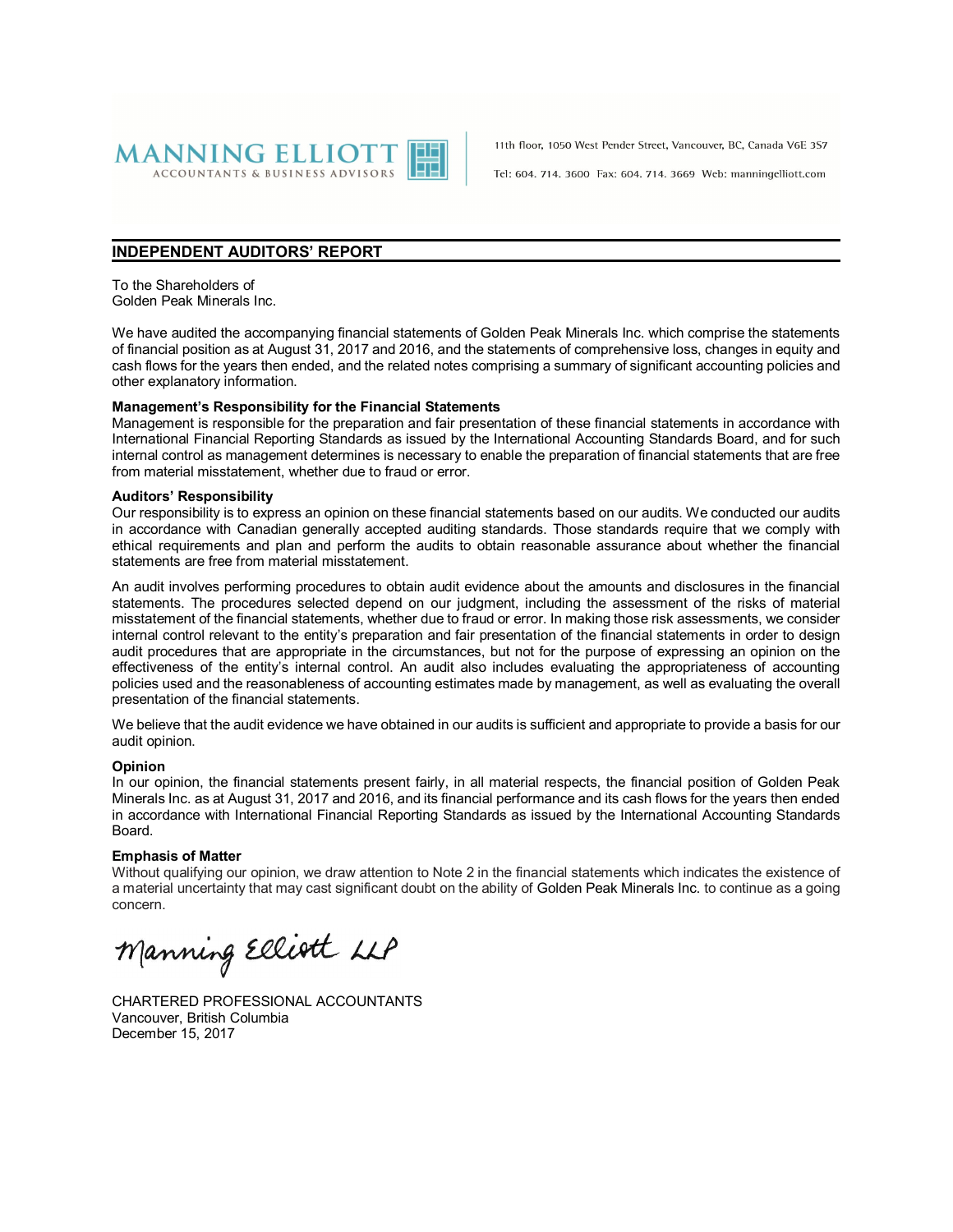|                                                                     | 2017            |                | 2016        |
|---------------------------------------------------------------------|-----------------|----------------|-------------|
| <b>ASSETS</b>                                                       |                 |                |             |
| Current                                                             |                 |                |             |
| Cash                                                                | \$<br>178,018   | \$             | 170         |
| Amounts receivable                                                  | 63,854          |                | 6,859       |
| Prepaid expenses                                                    | 11,887          |                |             |
|                                                                     | 253,759         |                | 7,029       |
| Exploration and evaluation assets (Note 6)                          | 4,111,404       |                | 393,959     |
|                                                                     | \$<br>4,365,163 | \$             | 400,988     |
| <b>LIABILITIES &amp; SHAREHOLDERS' EQUITY</b><br><b>Liabilities</b> |                 |                |             |
| Current                                                             |                 |                |             |
| Accounts payable and accrued liabilities (Note 7)                   | \$<br>191,701   | $\mathfrak{S}$ | 279,002     |
| Other liability (Note 8)                                            | 25,338          |                |             |
|                                                                     | 217,039         |                | 279,002     |
| <b>Shareholders' Equity</b>                                         |                 |                |             |
| Share capital (Note 9)                                              | 6,644,799       |                | 1,487,628   |
| Contributed surplus                                                 | 839,716         |                | 219,332     |
| <b>Deficit</b>                                                      | (3,336,391)     |                | (1,584,974) |
|                                                                     | 4,148,124       |                | 121,986     |
|                                                                     | \$<br>4,365,163 | \$             | 400,988     |

Going Concern (Note 2) Commitments (Notes 6 and 8)

Authorized for issuance on behalf of the Board on December 15, 2017:

*"Peter Ball"* Director

*"Dominic Verdejo"* Director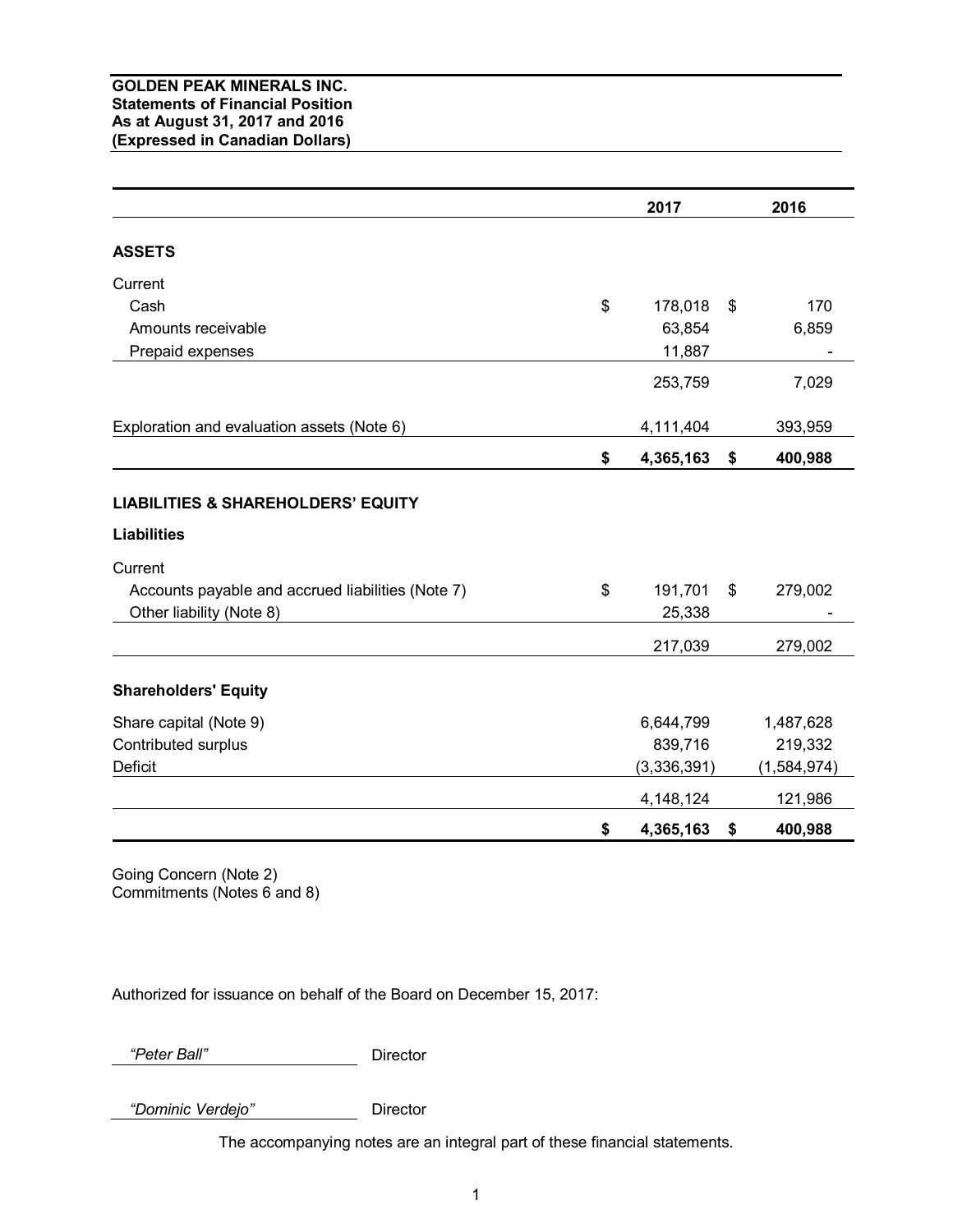### **GOLDEN PEAK MINERALS INC. Statements of Comprehensive Loss For the Years Ended August 31, 2017 and 2016 (Expressed in Canadian Dollars)**

|                                                          | 2017                   | 2016       |
|----------------------------------------------------------|------------------------|------------|
| <b>Expenses</b>                                          |                        |            |
| Consulting fees                                          | \$<br>396,309<br>\$    | 22,285     |
| Management fees (Note 7)                                 | 116,750                | 63,750     |
| Office and general                                       | 15,064                 | 22,290     |
| Pre-exploration costs                                    |                        | 87,980     |
| Professional fees (Note 7)                               | 18,729                 | 53,657     |
| Rent (Note 7)                                            | 18,681                 | 20,792     |
| Share-based payments (Note 9)                            | 421,627                |            |
| Shareholder communications and investor relations        | 101,314                | 6,269      |
| Transfer agent and filing fees                           | 86,455                 | 18,815     |
| Travel                                                   | 11,409                 |            |
| <b>Net Loss Before Other Items</b>                       | (1, 186, 338)          | (295, 838) |
| <b>Other Items</b>                                       |                        |            |
| Impairment of exploration and evaluation assets (Note 6) | (732, 570)             | (279, 398) |
| Other income (Note 8)                                    | 278,112                |            |
| Part XII.6 tax and penalties (Note 8)                    | (3, 288)               |            |
| Loss on settlement of accounts payable (Note 9)          | (107, 333)             |            |
|                                                          | (565,079)              | (279, 398) |
| Net Loss and Comprehensive Loss for the Year             | \$<br>$(1,751,417)$ \$ | (575, 236) |
| Loss per Share - Basic and Diluted                       | \$<br>$(0.14)$ \$      | (0.37)     |
| Weighted Average Number of Common Shares Outstanding     | 12,524,838             | 1,577,264  |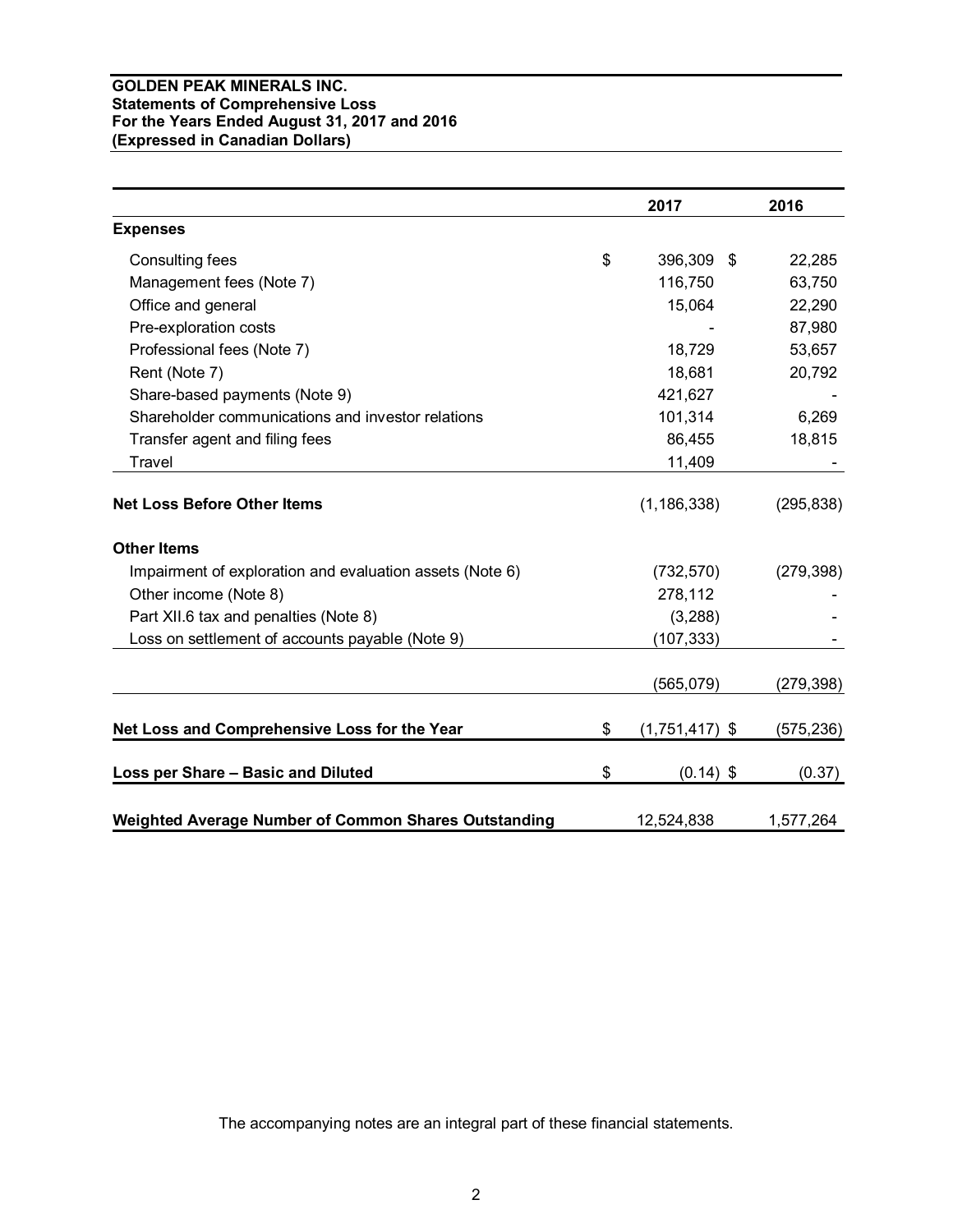## **GOLDEN PEAK MINERALS INC. Statement of Changes in Equity For the Years Ended August 31, 2017 and 2016 (Expressed in Canadian Dollars)**

|                                                     |                            | <b>Share Capital</b> |                                      |   |                |     |             |
|-----------------------------------------------------|----------------------------|----------------------|--------------------------------------|---|----------------|-----|-------------|
|                                                     | Number of<br><b>Shares</b> | <b>Share Capital</b> | <b>Contributed</b><br><b>Surplus</b> |   | <b>Deficit</b> |     | Total       |
| Balance, August 31, 2015                            | 1,301,860                  | 1,116,381<br>S.      | \$<br>212,129                        | S | (1,009,738)    | - 5 | 318,772     |
| Private placements                                  | 307,141                    | 185,000              |                                      |   |                |     | 185,000     |
| Share issuance costs                                |                            | (26, 503)            | 7,203                                |   |                |     | (19,300)    |
| Shares issued for exploration and evaluation assets | 307,500                    | 212,750              |                                      |   |                |     | 212,750     |
| Net and comprehensive loss for the year             |                            |                      |                                      |   | (575, 236)     |     | (575, 236)  |
| Balance, August 31, 2016                            | 1,916,501                  | 1,487,628            | 219,332                              |   | (1,584,974)    |     | 121,986     |
| Private placements                                  | 8,189,656                  | 2,511,498            |                                      |   | $\blacksquare$ |     | 2,511,498   |
| Share issuance costs                                |                            | (338, 534)           | 126,231                              |   |                |     | (212, 303)  |
| Shares issued for exploration and evaluation assets | 7,025,000                  | 2,791,500            |                                      |   |                |     | 2,791,500   |
| Shares issued for settlement of accounts payable    | 186,296                    | 81,970               | 75,663                               |   |                |     | 157,633     |
| Warrants exercised                                  | 500,000                    | 100,000              |                                      |   |                |     | 100,000     |
| Stock options exercised                             | 38,000                     | 10,737               | (3, 137)                             |   |                |     | 7,600       |
| Stock options granted                               |                            |                      | 421,627                              |   |                |     | 421,627     |
| Net and comprehensive loss for the year             |                            |                      |                                      |   | (1,751,417)    |     | (1,751,417) |
| Balance, August 31, 2017                            | 17,855,453                 | 6,644,799<br>S.      | 839,716<br>S                         |   | (3,336,391)    | S.  | 4,148,124   |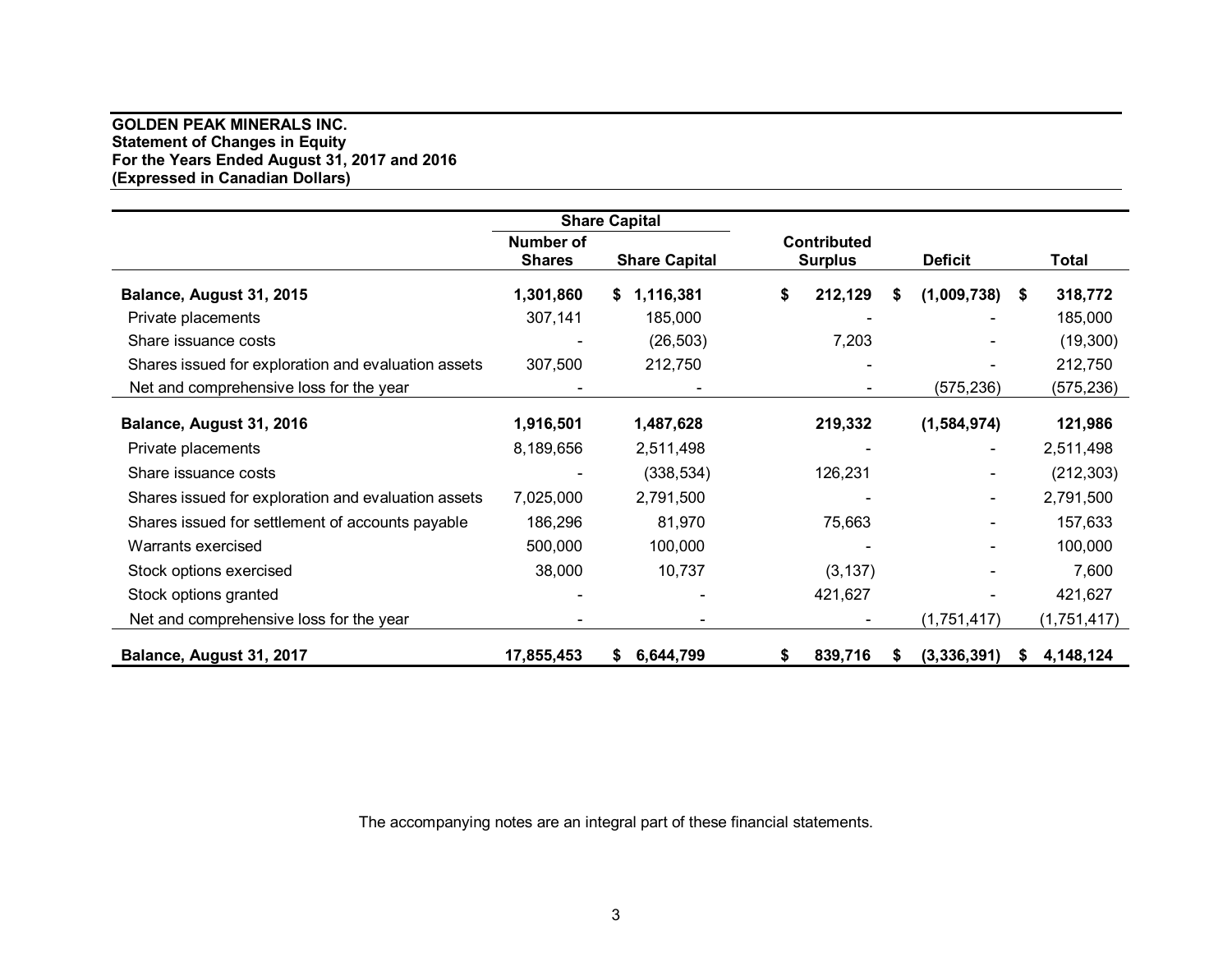## **GOLDEN PEAK MINERALS INC. Statements of Cash Flows For the Years Ended August 31, 2017 and 2016 (Expressed in Canadian Dollars)**

|                                                                    | 2017                   | 2016       |
|--------------------------------------------------------------------|------------------------|------------|
| <b>Operating Activities</b>                                        |                        |            |
| Net loss for the year                                              | \$<br>$(1,751,417)$ \$ | (575, 236) |
| Items not involving cash:                                          |                        |            |
| Impairment of exploration and evaluation assets                    | 732,570                | 279,398    |
| Share-based payments                                               | 421,627                |            |
| Loss on settlement of accounts payable                             | 107,333                |            |
| Other income                                                       | (278, 112)             |            |
| Changes in non-cash working capital balances:                      |                        |            |
| Amounts receivable                                                 | (56, 995)              | (6, 274)   |
| Prepaid expenses                                                   | (11, 887)              |            |
| Accounts payable and accrued liabilities                           | (101, 693)             | 150,501    |
| Cash used in operating activities                                  | (938, 574)             | (151, 611) |
|                                                                    |                        |            |
| <b>Investing Activity</b>                                          |                        |            |
| Exploration and evaluation asset expenditures, net                 | (1,593,824)            | (1, 209)   |
| Cash used in investing activity                                    | (1, 593, 824)          | (1, 209)   |
| <b>Financing Activities</b>                                        |                        |            |
| Shares issued for cash                                             | 2,922,549              | 185,000    |
| Share issuance costs                                               | (212, 303)             | (19,300)   |
|                                                                    |                        |            |
| Loan repayments to directors                                       |                        | (12,900)   |
| Cash provided by financing activities                              | 2,710,246              | 152,800    |
| Change in cash                                                     | 177,848                | (20)       |
| Cash, beginning of year                                            | 170                    | 190        |
| Cash, end of year                                                  | \$<br>178,018 \$       | 170        |
|                                                                    |                        |            |
| <b>Non-Cash Transactions and Supplemental Disclosures</b>          |                        |            |
| Shares issued for exploration and evaluation asset (Notes 6 and 9) | \$<br>2,791,500 \$     | 212,750    |
| Shares issued to settle accounts payable and accrued liabilities   | \$<br>81,970 \$        |            |
| Exploration and evaluation asset expenditures included in accounts |                        |            |
| payable and accrued liabilities                                    | \$<br>89,691<br>\$     | 25,000     |
| Interest paid                                                      | \$<br>\$               |            |
| Income taxes paid                                                  | \$<br>\$               |            |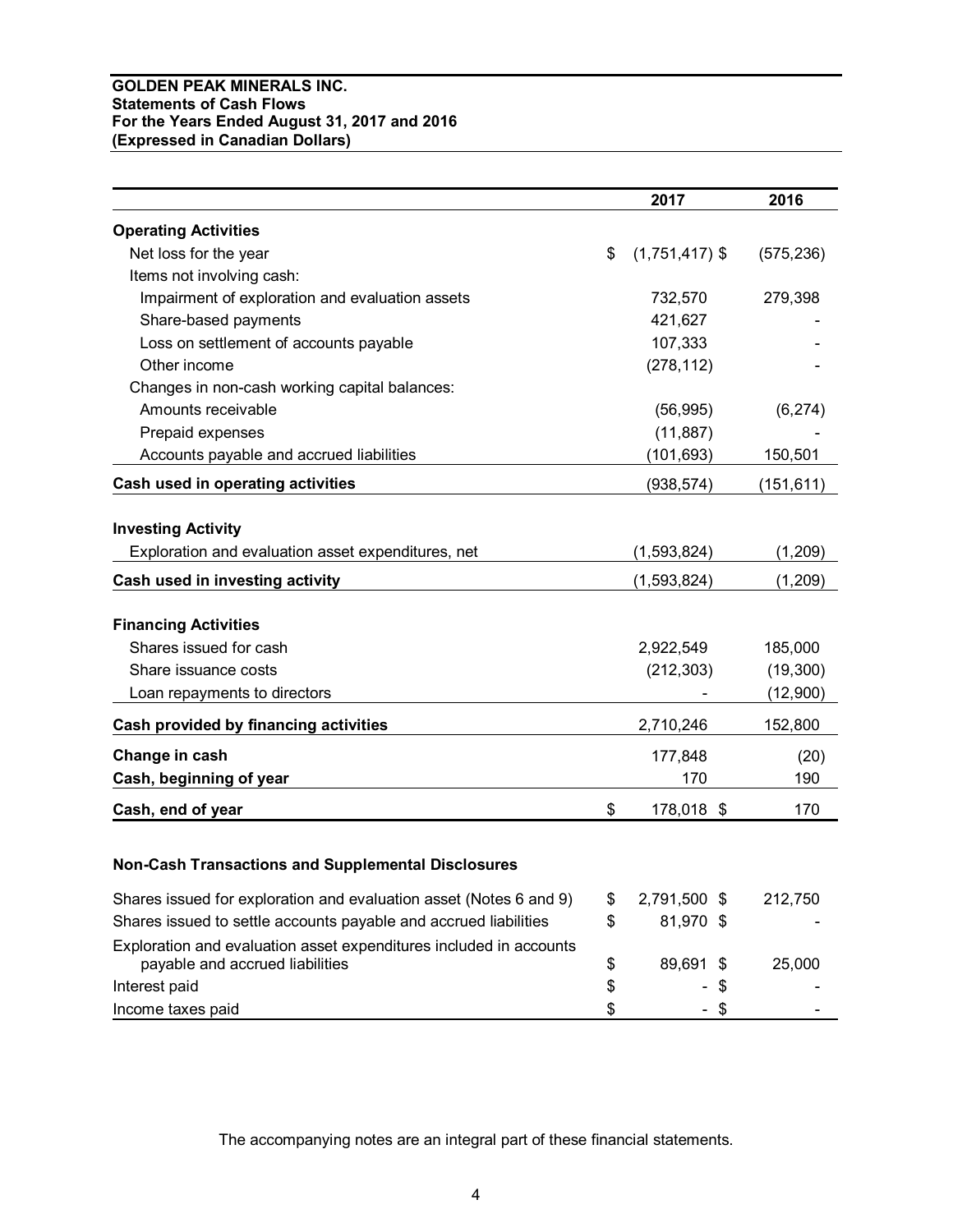# **1. NATURE AND CONTINUANCE OF OPERATIONS**

Golden Peak Minerals Inc. (the "Company") is an exploration stage company incorporated pursuant to the British Columbia Business Corporations Act on March 31, 2011. The principal business of the Company is the identification, evaluation and acquisition of mineral properties, as well as exploration of mineral properties once acquired. The Company's shares are listed for trading on the TSX Venture Exchange ("TSX-V") under the symbol "GP". The address of the Company's corporate office and its principal place of business is 1680 – 200 Burrard Street, Vancouver, British Columbia, Canada, V6C 3L6.

## **2. GOING CONCERN**

These financial statements have been prepared on the basis of accounting principles applicable to a going concern, which assumes that the Company will continue in operation for the foreseeable future and will be able to realize its assets and discharge its liabilities in the normal course of operations.

The Company has incurred losses since its inception and has an accumulated deficit of \$3,336,391 at August 31, 2017 (2016 - \$1,584,974). These factors indicate the existence of a material uncertainty that may cast significant doubt about the Company's ability to continue as a going concern.

The Company's ability to continue its operations and to realize assets at their carrying values is dependent upon its ability to fund its existing acquisition and exploration commitments on its exploration and evaluation assets when they come due, which would cease to exist if the Company decides to terminate its commitments, and to cover its operating costs. The Company may be able to generate working capital to fund its operations by the sale of its exploration and evaluation assets or raising additional capital through equity markets. However, there is no assurance it will be able to raise funds in the future. These financial statements do not give effect to any adjustments required to realize its assets and discharge its liabilities in other than the normal course of business and at amounts different from those reflected in the accompanying financial statements.

## **3. BASIS OF PREPARATION**

a) Statement of compliance

The financial statements are prepared in accordance with International Financial Reporting Standards ("IFRS") as issued by the International Accounting Standards Board ("IASB").

These financial statements were authorized for issue by the Board of Directors on December 15, 2017.

b) Measurement basis

These financial statements have been prepared under the historical cost basis, except for financial instruments classified as available-for-sale ("AFS") and fair value through profit or loss ("FVTPL"). These financial statements have been prepared under the accrual basis of accounting, except for cash flow information.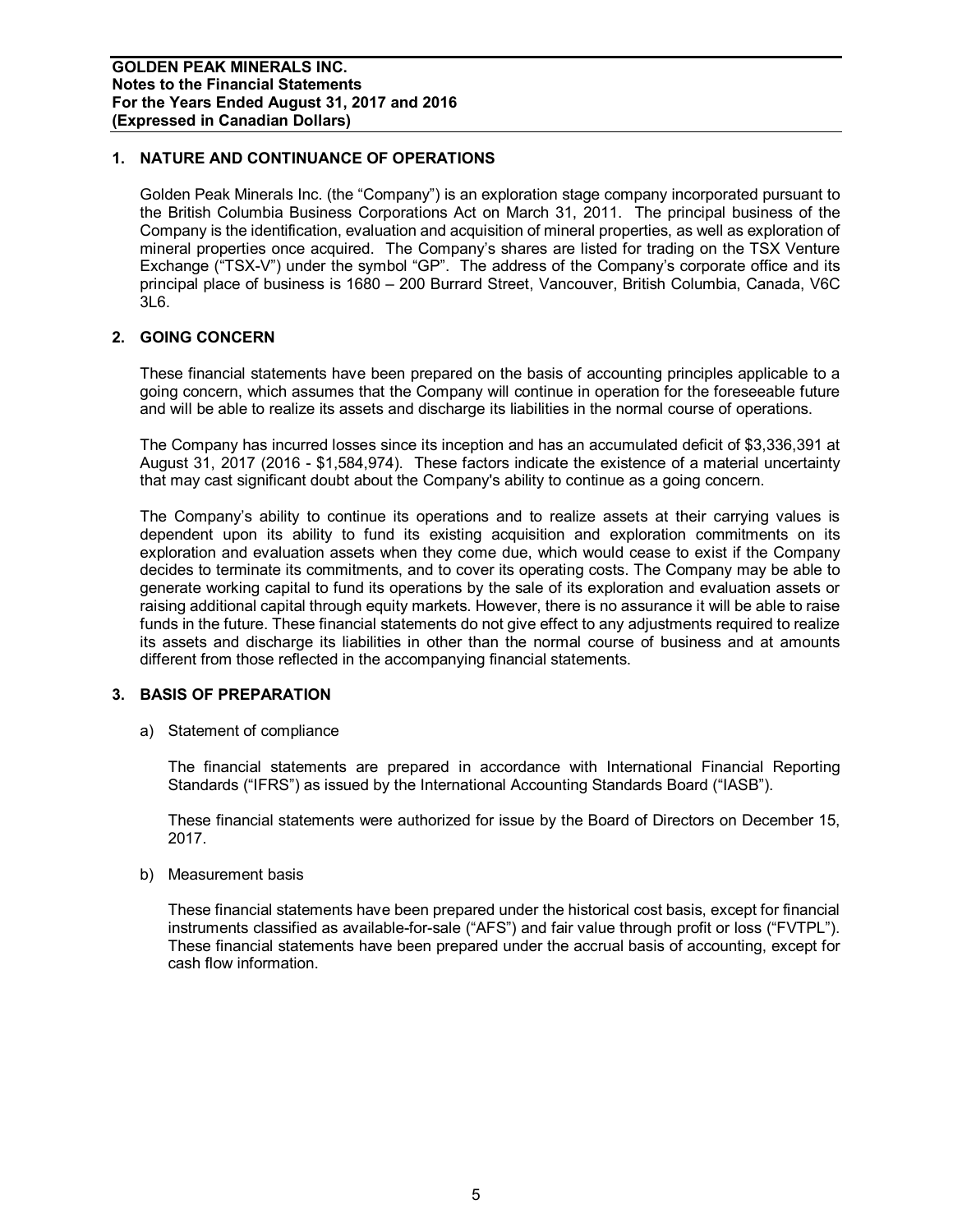### **4. SIGNIFICANT ACCOUNTING POLICIES**

#### a) Deferred financing costs

Professional, consulting and regulatory fees as well as other costs directly attributable to financing transactions are reported as deferred financing costs until the transactions are completed, if the completion of the transaction is considered to be more likely than not. Share issue costs are charged to share capital when the related shares are issued. Costs relating to financing transactions that are not completed, or for which successful completion is considered unlikely, are charged to profit or loss.

### b) Exploration and evaluation assets

All expenditures related to the cost of exploration and evaluation of mineral resources including acquisition costs for interests in mineral claims are capitalized as exploration and evaluation assets and are classified as intangible assets. General exploration costs not related to specific mineral properties are expensed as incurred. Costs incurred before the Company has obtained the legal rights to explore an area are recognized in profit or loss.

Once the technical feasibility and commercial viability of the extraction of mineral resources in an area of interest are demonstrable, capitalized costs of the related property are reclassified as mining assets and upon commencement of commercial production, are amortized using the units of production method over estimated recoverable reserves. Impairment is assessed at the level of cash-generating units. Management regularly assesses carrying values of non-producing properties and properties for which events and circumstances may indicate possible impairment. Impairment of a property is generally considered to have occurred if one of the following factors are present; the rights to explore have expired or are near to expiry with no expectation of renewal, no further substantive expenditures are planned or budgeted, exploration and evaluation work is discontinued in an area for which commercially viable quantities have not been discovered, indications that in an area with development likely to proceed the carrying amount is unlikely to be recovered in full by development or sale.

The recoverability of mineral properties and capitalized exploration and development costs is dependent on the existence of economically recoverable reserves, the ability to obtain the necessary financing to complete the development of the reserves, and the profitability of future operations. The Company has not yet determined whether or not its mineral property contains economically recoverable reserves. Amounts capitalized to exploration and evaluation costs do not necessarily reflect present or future values.

Exploration costs renounced due to flow-through share subscription agreements remain capitalized, however, for corporate income tax purposes, the Company has no right to claim these costs as tax deductible expenses.

Recorded costs of exploration and evaluation assets are not intended to reflect present or future values of resource properties. The recorded costs are subject to measurement uncertainty and it is reasonably possible, based on existing knowledge, that changes in future conditions could require a material change in the recognized amount.

Payments on mineral property option agreements are made at the discretion of the Company and, accordingly, are recorded on a cash basis.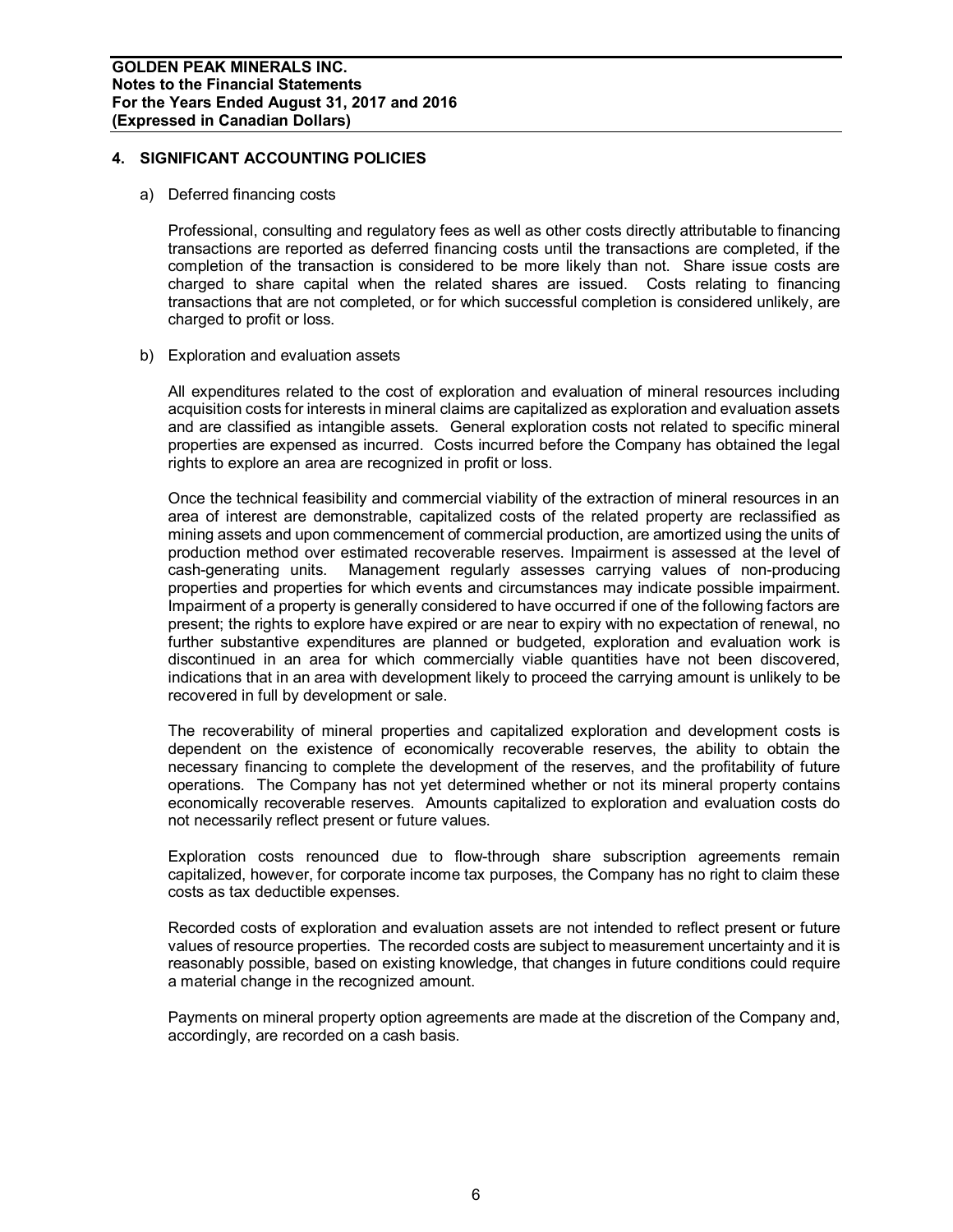### c) Impairment

#### *Financial assets*

Financial assets are assessed at each reporting date to determine whether there is objective evidence that they are impaired. A financial asset is impaired if objective evidence indicates that a loss event has occurred after the initial recognition of the asset, and that the loss event had a negative effect on the estimated future cash flows of that asset that can be estimated reliably.

An impairment loss in respect of a financial asset measured at amortized cost is calculated as the difference between its carrying amount and the present value of the estimated future cash flows discounted at the asset's original effective interest rate. Losses are recognized in profit or loss and reflected in an allowance account against the assets impaired. When a subsequent event causes the amount of impairment loss to decrease, the decrease in impairment loss is reversed through profit or loss.

#### *Non-financial assets*

Exploration and evaluation assets are reviewed at each reporting date for impairment or whenever events or changes in circumstances indicate that the carrying amount of the properties exceeds its recoverable amount. When an impairment review is undertaken, the recoverable amount is assessed by reference to the higher of a value in use and fair value less costs to sell. Fair value is determined as the amount that would be obtained from the sale of the asset in an arm's length transaction between knowledgeable and willing parties. In assessing value in use, the estimated future cash flows are discounted to their present value using a discounted rate that reflects current market assessments of the time value of money and the risks specific to the asset. If the carrying amount of an asset exceeds the recoverable amount an impairment charge is recognized by the amount by which the carrying amount of the asset exceeds the recoverable amount of the asset.

When an impairment subsequently reverses, the carrying amount of the asset is increased to the revised estimate and its recoverable amount, but to an amount that does not exceed the carrying amount that would have been determined had no impairment loss been recognized for the asset in prior years. A reversal of an impairment loss is recognized immediately in profit or loss.

### d) Provisions

Provisions are recorded when a present legal or constructive obligation exists as a result of past events where it is probable that an outflow of resources embodying economic benefits will be required to settle the obligation, and a reliable estimate of the amount can be made. If the effect of the time value of money is material, provisions are determined by discounting the expected future cash flows at a pre-tax rate that reflects current market assessments of the time value of money and, where appropriate, the risks specific to the liability. Where discounting is used, the increase in the provision due to the passage of time is recognized as a finance cost. When some or all of the economic benefits required to settle a provision are expected to be recovered from a third party, the receivable is recognized as an asset if it is virtually certain that reimbursement will be received and the amount receivable can be measured reliably.

As at August 31, 2017, the Company has not incurred any decommissioning costs related to the exploration and evaluation of its mineral properties and accordingly no provision has been recorded for such site reclamation or abandonment.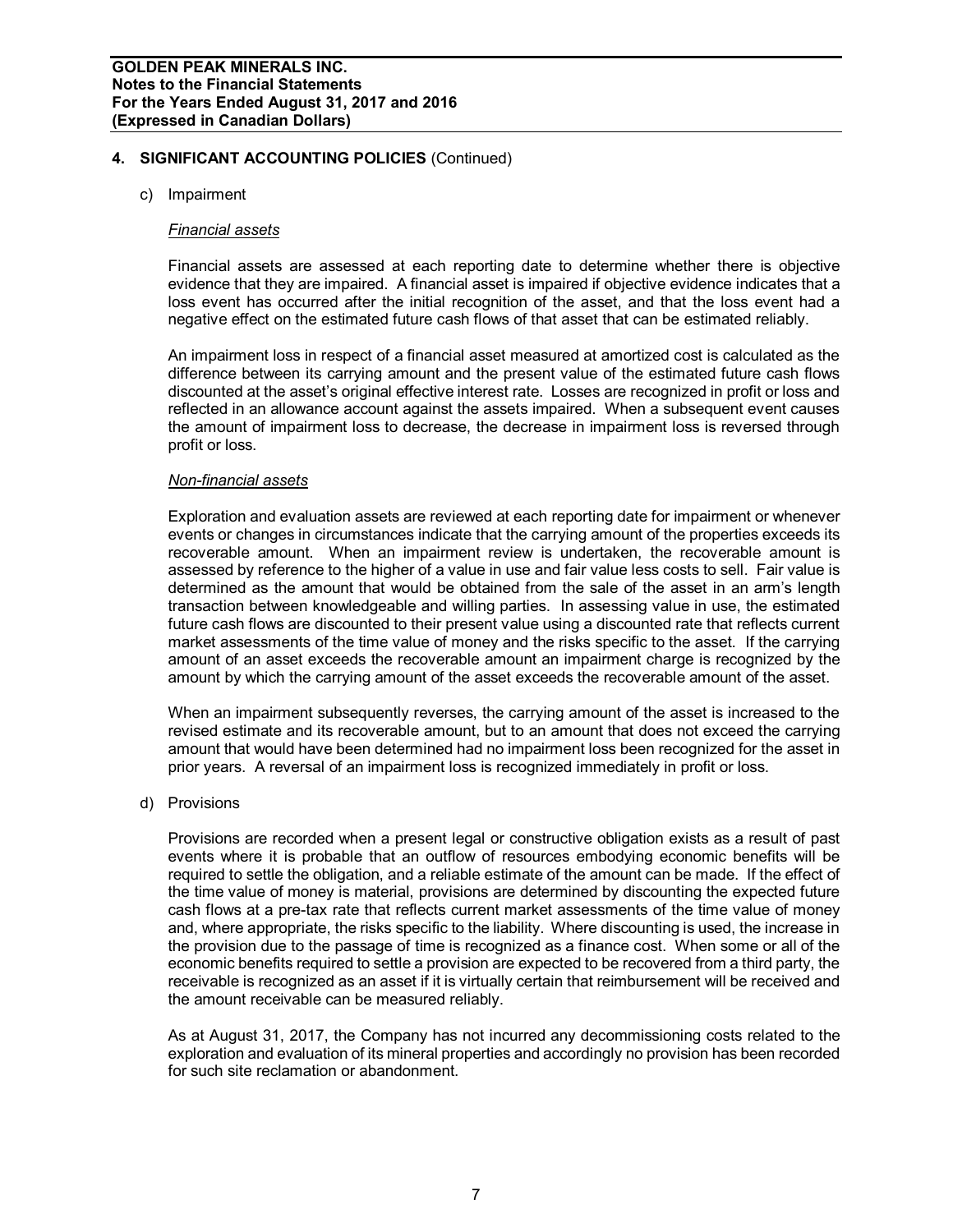e) Flow-through shares

Exploration expenditures for income tax purposes related to exploration and development activities funded by flow-through share arrangements are renounced to investors in accordance the Government of Canada flow-through regulations. At the time flow-through shares are issued, there may be a potential premium paid on the flow-through shares calculated based on the difference between the share issuance price and the market price at the time of closing. A liability is recognized for the premium on the flow-through shares and is subsequently reversed and recorded as other income or deferred tax expense as the Company incurs qualifying Canadian exploration expenses. In instances where the Company has sufficient deductible temporary differences available to offset the deferred income tax liability created from renouncing qualifying expenditures, the realization of the deductible temporary differences will be shown as a deferred income tax recovery in operations in the period of renunciation.

The Company may also be subject to a Part XII.6 tax on flow-through proceeds renounced under certain rules, in accordance with the Government of Canada flow-through regulations. When applicable, this tax is accrued as an expense.

f) Share-based payments

The Company has an equity-settled share-based compensation plan. Equity-settled share-based payments to employees and others providing similar services are measured at the fair value of the equity instruments at the grant date. The fair value is measured at grant date and each tranche is recognized on a graded-vesting basis over the period in which options vest. At the end of each reporting period, the Company revises its estimate of the number of equity instruments expected to vest. The impact of the revision of the original estimates, if any, is recognized in profit or loss such that the cumulative expense reflects the revised estimate, with a corresponding adjustment to contributed surplus.

Equity-settled share-based payment transactions with parties other than employees are measured at the fair value of the goods or services received, except where that fair value cannot be estimated reliably, in which case they are measured at the fair value of the equity instruments granted, measured at the date the entity obtains the goods or the counterparty renders the service.

g) Loss per share

The Company presents basic and diluted loss per share data for its common shares, calculated by dividing the loss attributable to common shareholders of the Company by the weighted average number of common shares outstanding during the period. Diluted loss per share do not adjust the loss attributable to common shareholders or the weighted average number of common shares outstanding when the effect is anti-dilutive. The weighted average number of common shares outstanding is adjusted retrospectively for changes in capitalization such as share splits, reverse splits, or cancellations of common shares.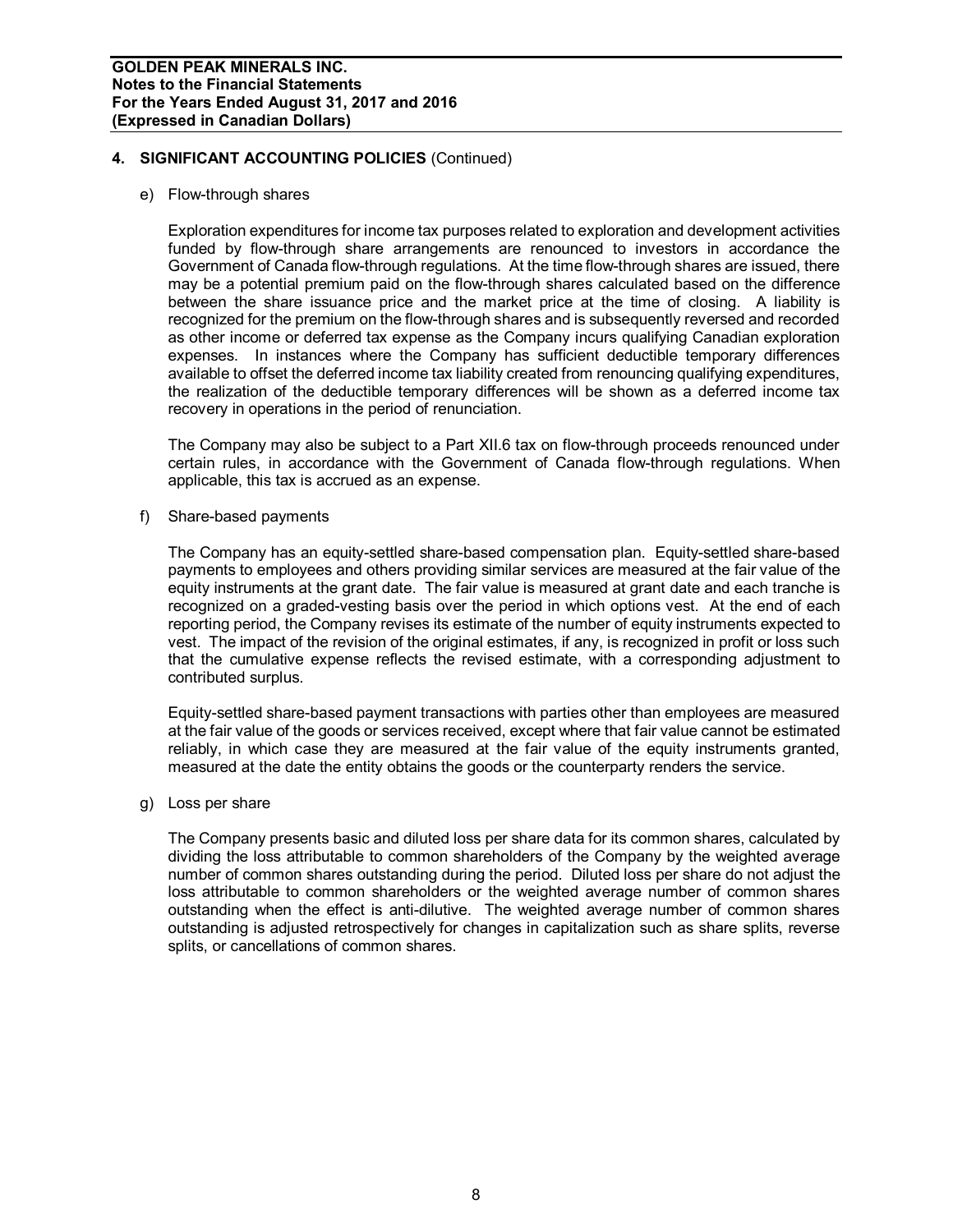#### h) Income taxes

Income tax on profit or loss comprises current and deferred tax. Income tax is recognized in profit or loss except to the extent that it relates to items recognized directly in equity, in which case it is recognized in equity.

Current tax is the expected tax payable or receivable on the taxable income or loss for the year, using tax rates enacted or substantively enacted at the statement of financial position date, and includes any adjustments to tax payable or receivable in respect of previous years.

Deferred income taxes are recorded using the liability method whereby deferred tax is recognized in respect of temporary differences between the carrying amounts of assets and liabilities for financial reporting purposes and the amounts used for taxation purposes.

Deferred tax is measured at the tax rates that are expected to be applied to temporary differences when they reverse, based on the laws that have been enacted or substantively enacted at the statement of financial position date. Deferred tax is not recognized for temporary differences which arise on the initial recognition of assets or liabilities in a transaction that is not a business combination and that affects neither accounting, nor taxable profit or loss.

A deferred tax asset is recognized for unused tax losses, tax credits and deductible temporary differences, to the extent that it is probable that future taxable profits will be available against which they can be utilized. Deferred tax assets are reviewed at each reporting date and are reduced to the extent that it is no longer probable that the related tax benefit will be realized.

i) Financial instruments

### *Financial assets*

 All financial assets are initially recorded at fair value and classified upon inception into one of the following four categories: held to maturity, AFS, loans and receivables or FVTPL.

- · Financial assets classified as FVTPL are measured at fair value with unrealized gains and losses recognized in earnings. The Company has classified its cash as FVTPL.
- · Financial assets classified as loans and receivables and held to maturity assets are measured at amortized cost.
- · Financial assets classified as AFS are measured at fair value with unrealized gains and losses recognized in other comprehensive income and loss except for losses in value that are considered other than temporary which are recognized in earnings.

 Transaction costs associated with FVTPL financial assets are expensed as incurred, while transaction costs associated with all other financial assets are included in the initial carrying amount of the asset.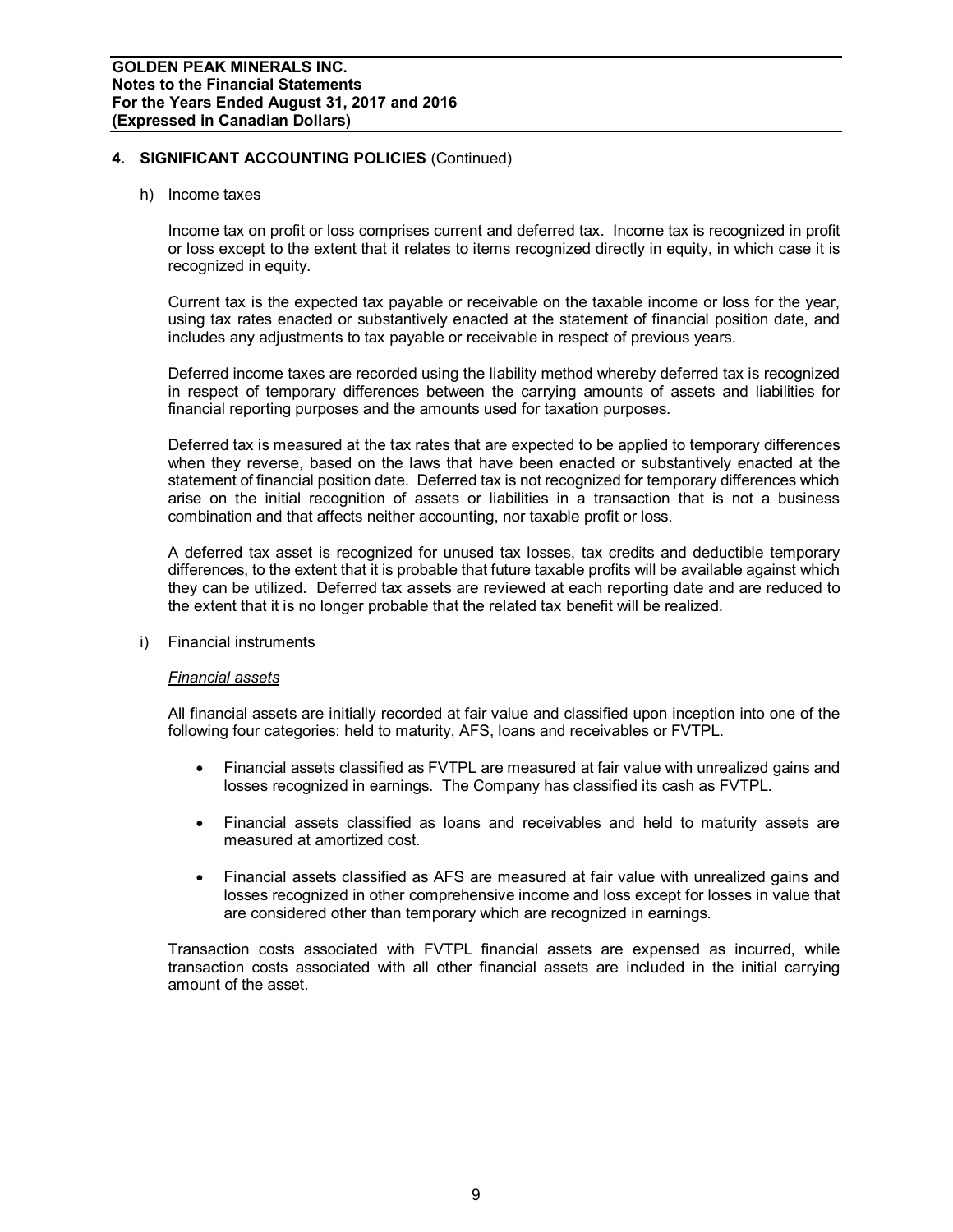i) Financial instruments (continued)

#### *Financial liabilities*

All financial liabilities are initially recorded at fair value and designated upon inception as FVTPL or other financial liabilities.

- · Financial liabilities classified as other financial liabilities are initially recognized at fair value less directly attributable transaction costs. After initial recognition, other financial liabilities are subsequently measured at amortized cost using the effective interest method. The effective interest method is a method of calculating the amortized cost of a financial liability and of allocating interest expense over the relevant period. The effective interest rate is the rate that discounts estimated future cash payments through the expected life of the financial liability, or, where appropriate, a shorter period. The Company has classified its accounts payable as other financial liabilities.
- · Financial liabilities classified as FVTPL include financial liabilities held for trading and financial liabilities designated upon initial recognition as FVTPL. Derivatives, including separated embedded derivatives are also classified as held for trading and recognized at fair value with changes in fair value with changes in fair value recognized in earnings unless they are designated as effective hedging instruments. Fair value changes on financial liabilities classified as FVTPL are recognized in earnings. The Company has no financial liabilities classified as FVTPL.

### *Fair value hierarchy*

Fair value measurements of financial instruments are required to be classified using a fair value hierarchy that reflects the significance of inputs used in making the measurements. The levels of the fair value hierarchy are defined as follows:

- Level 1: Quoted prices (unadjusted) in active markets for identical assets or liabilities.
- Level 2: Inputs other than quoted prices included within Level 1 that are observable for the asset or liability, either directly or indirectly.
- Level 3: Inputs for assets or liabilities that are not based on observable market data.
- j) New accounting standards adopted during the year

#### *Amendments to IAS 1 Presentation of Financial Statements*

These amendments clarify existing IAS 1 requirements resulting from the Disclosure Initiative. It is designed to further encourage companies to apply professional judgment in determining what information to disclose in their financial statements. These amendments are effective for reporting periods beginning on or after January 1, 2016.

#### *Amendments to IFRS 7 Financial Instruments*

The amendment clarifies the applicability of the amendments to IFRS 7 Disclosure–Offsetting Financial Assets and Financial Liabilities to condensed interim financial statements. This amendment is effective for reporting periods beginning on or after January 1, 2016.

The Company adopted the amendments to IAS 1 and IFRS 7 during the year ended August 31, 2017 with no significant impact on its consolidated financial statements.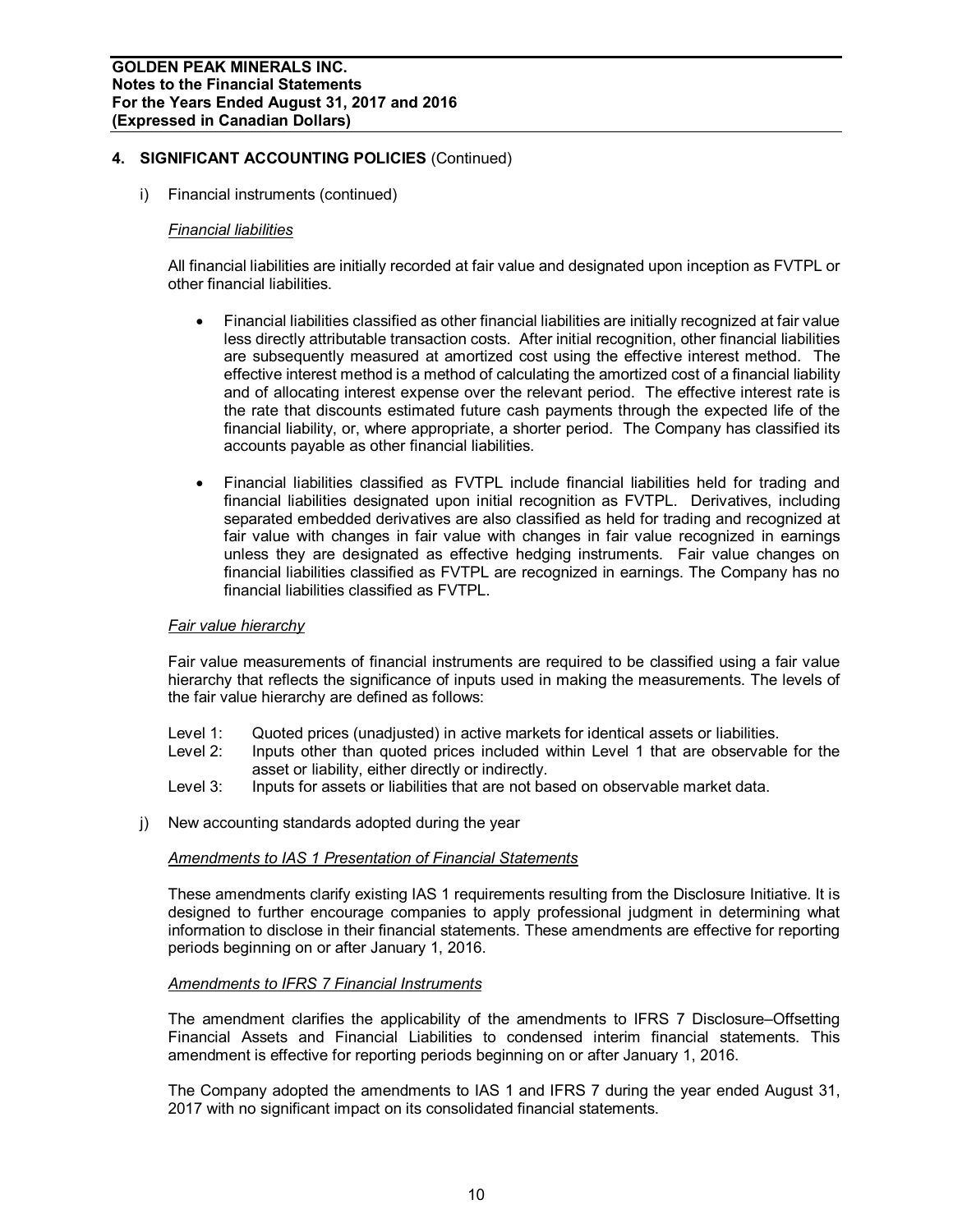k) New accounting standards issued but not yet effective

The Company is currently evaluating the impact that these new accounting standards is expected to have on its consolidated financial statements.

#### *Amendments to IAS 7 Statement of Cash Flows*

These amendments require that the following changes in liabilities arising from financing activities are disclosed (to the extent necessary): (i) changes from financing cash flows; (ii) changes arising from obtaining or losing control of subsidiaries or other businesses; (iii) the effect of changes in foreign exchange rates; (iv) changes in fair values; and (v) other changes. One way to fulfil the new disclosure requirement is to provide a reconciliation between the opening and closing balances in the statement of financial position for liabilities arising from financing activities. Finally, the amendments state that changes in liabilities arising from financing activities must be disclosed separately from changes in other assets and liabilities. This amendment is effective for reporting periods beginning on or after January 1, 2017.

#### *IFRS 9 Financial Instruments*

IFRS 9 introduces new requirements for classifying and measuring financial assets and liabilities. Additional amendments include introduction of new hedge accounting model and a new expected-loss impairment model. This standard is effective for annual periods beginning on or after January 1, 2018.

#### *IFRS 2 Share-Based Payments*

In June 2016 the Board issued the final amendments to IFRS 2 which amended (a) the effects that vesting conditions have on the measurement of a cash-settled share-based payment; (b) the accounting for modification of the terms of a share-based payment that changes the classification of the transaction from cash-settled to equity settled; and (c) classification of share-based payment transactions with net settlement features. This standard is effective for annual periods beginning on or after January 1, 2018.

#### *IFRS 15 Revenue from Contracts with Customers*

On May 28, 2014 the IASB issued IFRS 15, "Revenue from contracts with customers". IFRS 15 will replace IAS 11, "Construction contracts", IAS 18, "Revenue", IFRIC 13, "Customer loyalty programmes", IFRIC 15, "Agreements for the construction of real estate", IFRIC 18, "Transfers of assets from customers" and SIC 31, "Revenue - barter transactions involving advertising services". The standard contains a single model that applies to contracts with customers and two approaches to recognizing revenue: at a point in time; or over time. The model features a contract-based five-step analysis of transactions to determine whether, how much and when revenue is recognized. New estimates and judgmental thresholds have been introduced, which may affect the amount and/or timing of revenue recognized. The new standard applies to contracts with customers. It does not apply to insurance contracts, financial instruments or lease contracts, which fall in the scope of other IFRSs. This standard is effective for annual periods beginning on or after January 1, 2018.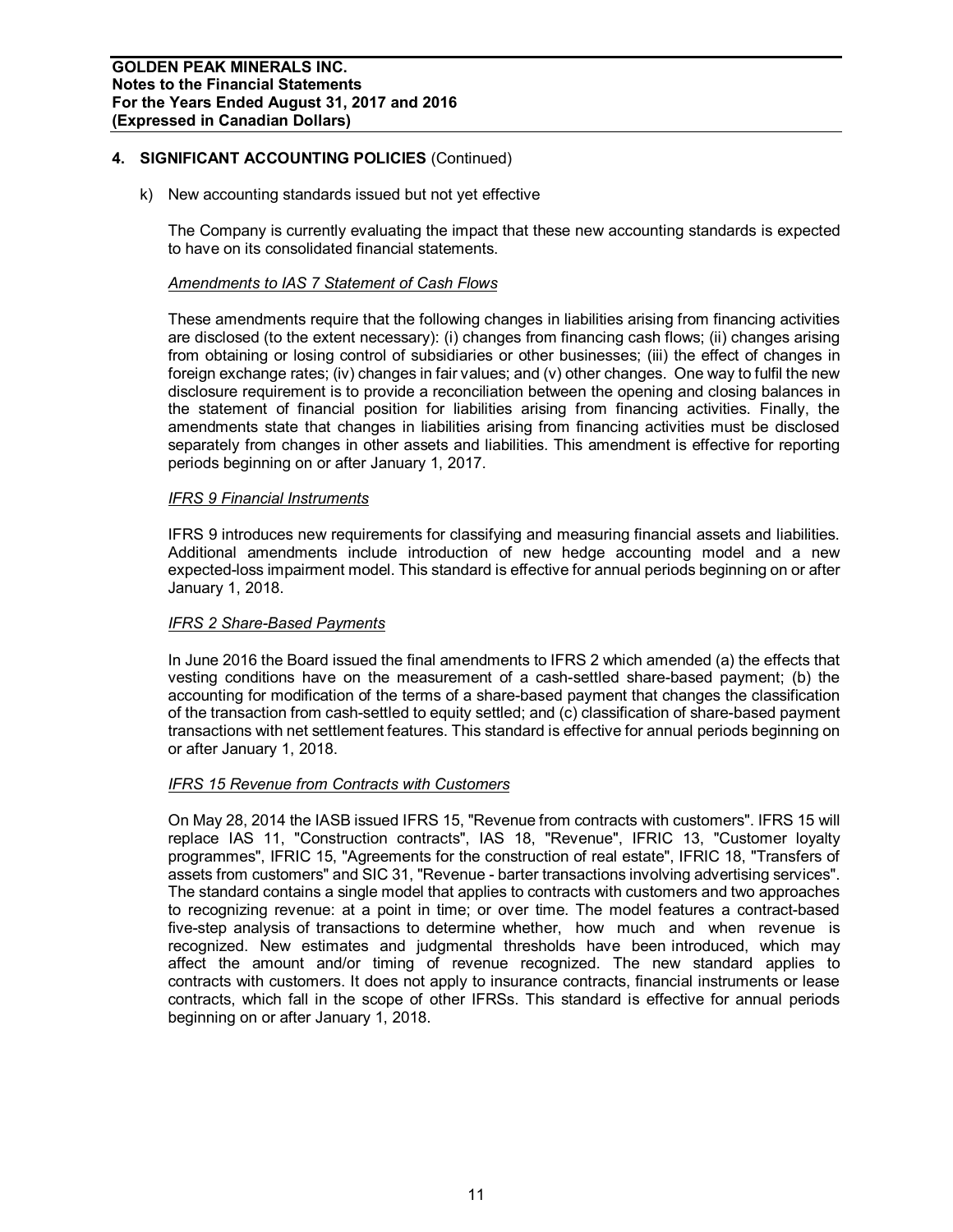k) New accounting standards issued but not yet effective (continued)

#### *IFRS 16 Leases*

On January 13, 2016 the IASB issued IFRS 16, "Leases". This standard introduces a single lessee accounting model and requires a lessee to recognize assets and liabilities for all leases with a term of more than 12 months, unless the underlying asset is of low value. A lessee is required to recognize a right-of-use asset representing its right to use the underlying asset and a lease liability representing its obligation to make lease payments. This standard substantially carries forward the lessor accounting requirements of IAS 17, while requiring enhanced disclosures to be provided by lessors. Other areas of the lease accounting model have been impacted, including the definition of a lease. The new standard is effective for annual periods beginning on or after January 1, 2019. Earlier application is permitted for entities that apply IFRS 15, "Revenue from contracts with customers" at or before the date of initial adoption of IFRS 16.

## **5. CRITICAL ACCOUNTING ESTIMATES AND JUDGMENTS**

The Company makes estimates and assumptions about the future that affect the reported amounts of assets and liabilities. Estimates and judgments are continually evaluated based on historical experience and other factors, including expectations of future events that are believed to be reasonable under the circumstances. In the future, actual experience may differ from these estimates and assumptions.

The effect of a change in an accounting estimate is recognized prospectively by including it in comprehensive income/loss in the year of the change, if the change affects that year only, or in the year of the change and future years, if the change affects both.

#### *Critical judgments in applying accounting policies*

Information about critical judgments in applying accounting policies that have the most significant risk of causing material adjustment to the carrying amounts of assets and liabilities recognized in the financial statements within the next financial year are discussed below:

a) Impairment of exploration and evaluation assets

The application of the Company's accounting policy for exploration and evaluation expenditures and impairment of the capitalized expenditures requires judgment in determining whether it is likely that future economic benefits will flow to the Company, which may be based on assumptions about future events or circumstances. Estimates and assumptions made may change if new information becomes available. If, after expenditure is capitalized, information becomes available suggesting that the recovery of expenditure is unlikely, the amount capitalized is written off in the profit or loss in the year the new information becomes available.

b) Title to mineral property interests

Although the Company has taken steps to verify title to mineral properties in which it has an interest, these procedures do not guarantee the Company's title. Such properties may be subject to prior agreements or transfers and title may be affected by undetected defects.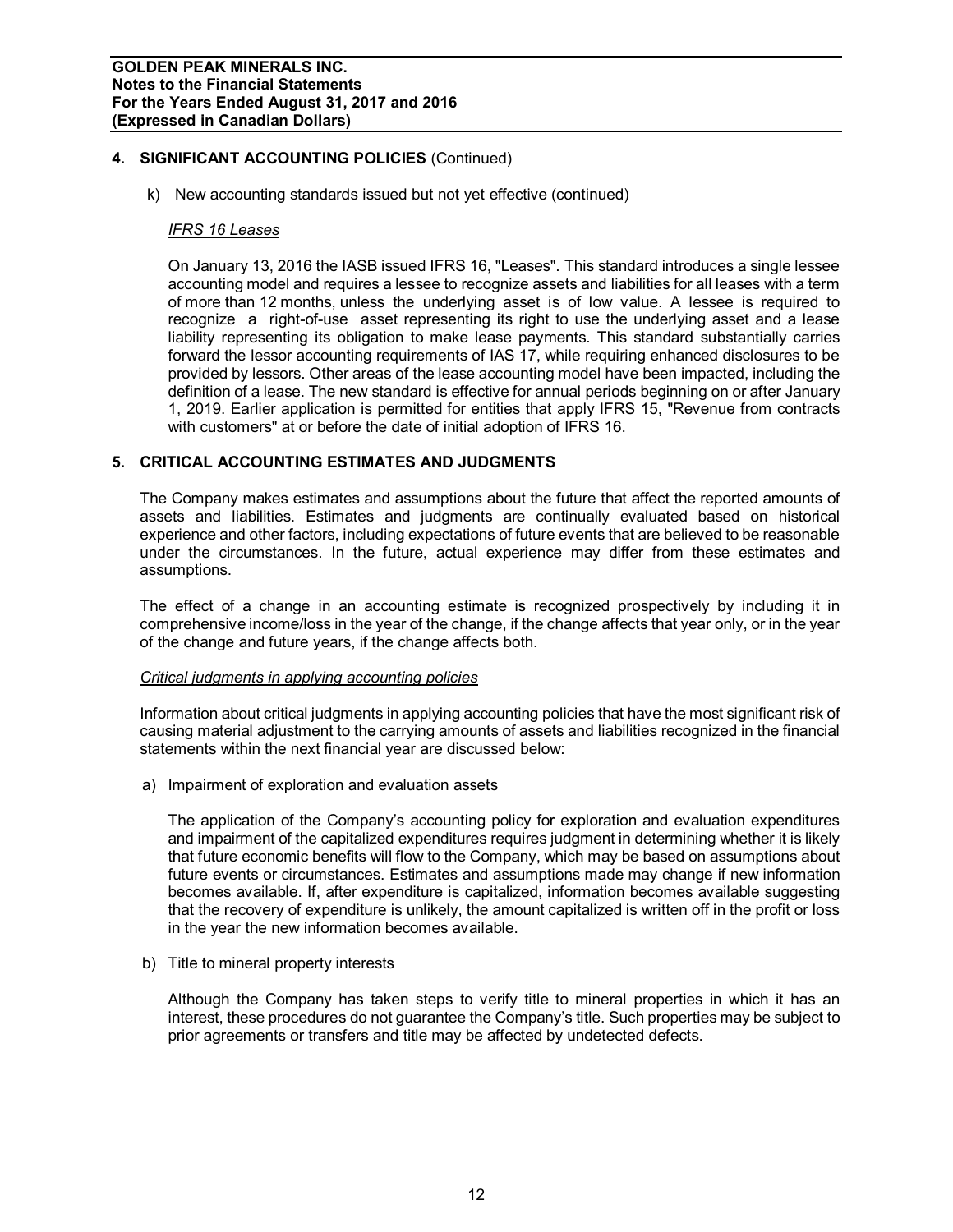## **5. CRITICAL ACCOUNTING ESTIMATES AND JUDGMENTS** (Continued)

c) Income taxes

Significant judgment is required in determining the provision for income taxes. There are many transactions and calculations undertaken during the ordinary course of business for which the ultimate tax determination is uncertain. The Company recognizes liabilities and contingencies for anticipated tax audit issues based on the Company's current understanding of the tax law. For matters where it is probable that an adjustment will be made, the Company records its best estimate of the tax liability including the related interest and penalties in the current tax provision. Management believes they have adequately provided for the probable outcome of these matters; however, the final outcome may result in a materially different outcome than the amount included in the tax liabilities.

In addition, the Company recognizes deferred tax assets relating to tax losses carried forward to the extent that it is probable that taxable profit will be available against which a deductible temporary difference can be utilized. This is deemed to be the case when there are sufficient taxable temporary differences relating to the same taxation authority and the same taxable entity which are expected to reverse in the same year as the expected reversal of the deductible temporary difference, or in years into which a tax loss arising from the deferred tax asset can be carried back or forward. However, utilization of the tax losses also depends on the ability of the taxable entity to satisfy certain tests at the time the losses are recouped.

d) Going concern risk assessment

The Company's ability to continue its operations and to realize assets at their carrying values is dependent upon its ability to fund its existing acquisition and exploration commitments on its exploration and evaluation assets when they come due, which would cease to exist if the Company decides to terminate its commitments, and to cover its operating costs. The Company may be able to generate working capital to fund its operations by the sale of its exploration and evaluation assets or raising additional capital through equity markets. However, there is no assurance it will be able to raise funds in the future. These financial statements do not give effect to any adjustments required to realize it assets and discharge its liabilities in other than the normal course of business and at amounts different from those reflected in the accompanying financial statements.

### *Key sources of estimation uncertainty*

The following are key assumptions concerning the future and other key sources of estimation uncertainty that have a significant risk of resulting in material adjustments to the financial statements.

a) Decommissioning liabilities

Rehabilitation provisions have been created based on the Company's internal estimates. Assumptions, based on the current economic environment, have been made which management believes are a reasonable basis upon which to estimate the future liability. These estimates take into account any material changes to the assumptions that occur when reviewed regularly by management. Estimates are reviewed annually and are based on current regulatory requirements. Significant changes in estimates of contamination, restoration standards and techniques will result in changes to provisions from year to year. Actual rehabilitation costs will ultimately depend on future market prices for the rehabilitation costs which will reflect the market condition at the time the rehabilitation costs are actually incurred.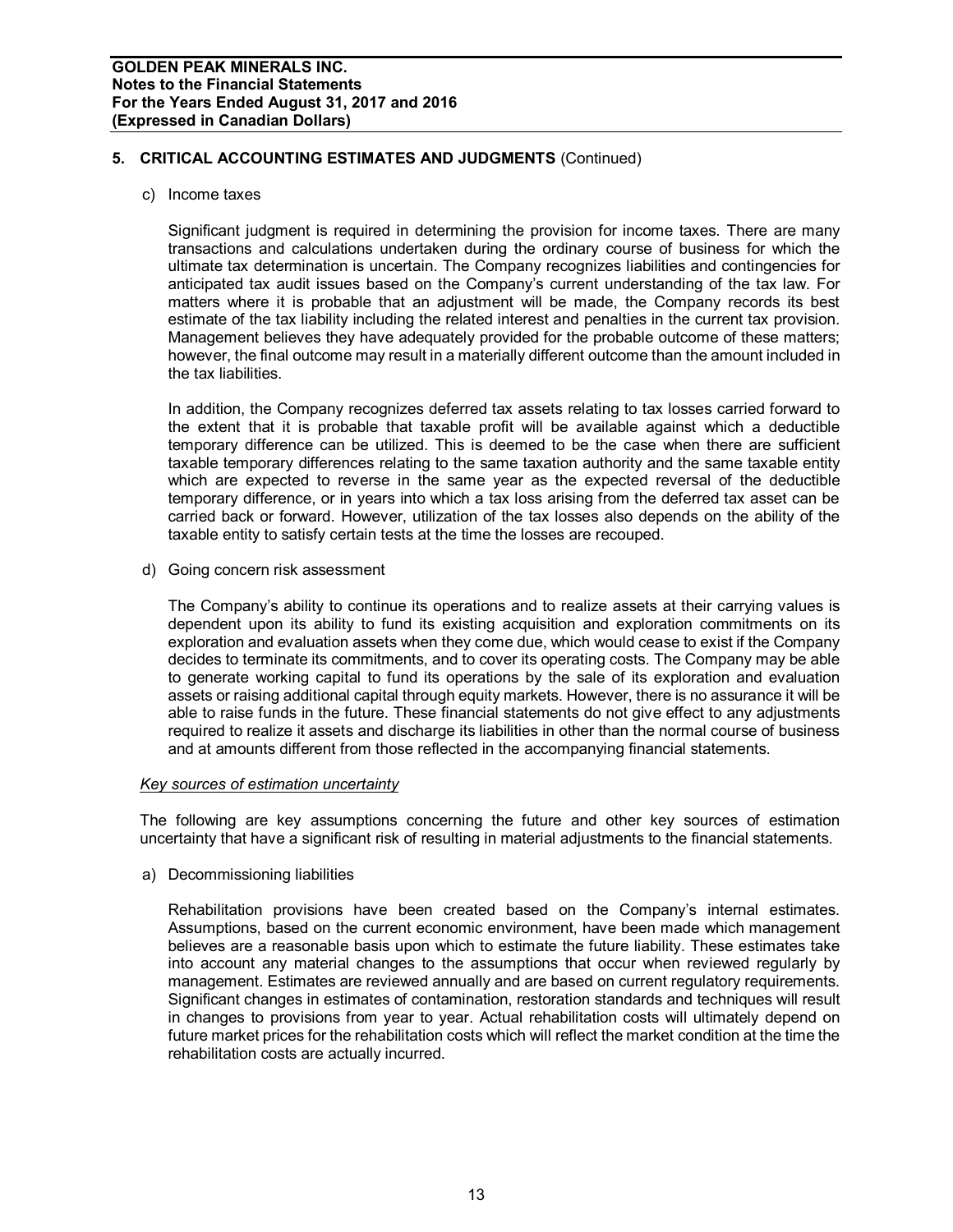# **5. CRITICAL ACCOUNTING ESTIMATES AND JUDGMENTS** (Continued)

a) Decommissioning liabilities (continued)

The final cost of the currently recognized rehabilitation provisions may be higher or lower than currently provided for. As at August 31, 2017, the Company has no known rehabilitation requirements and accordingly, no provision has been made.

b) Fair value of stock options granted

The Company uses the Black-Scholes option pricing model to value the stock options granted during the year. The Black-Scholes model was developed for use in estimating the fair value of traded options that have no vesting restrictions and are fully transferable. The model requires management to make estimates which are subjective and may not be representative of actual results. Changes in assumptions can materially affect estimates of fair values.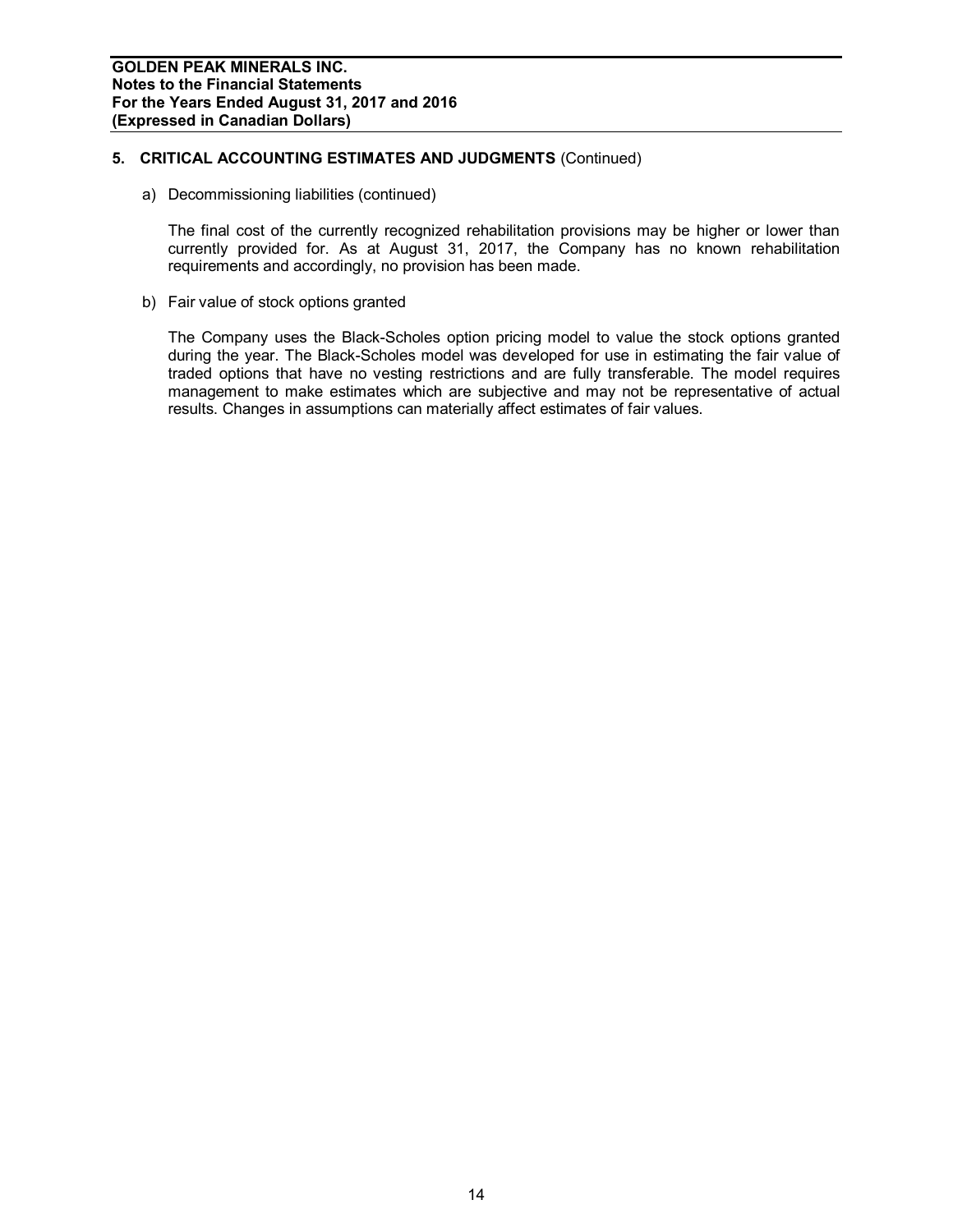# **6. EXPLORATION AND EVALUATION ASSETS**

Total costs incurred on exploration and evaluation asset are summarized as follows:

|                                                | Hemlo             |    | <b>Atikwa Lake</b>       | Maybrun       | Grenfell                 | Lac  | Lapointe        | Lake | <b>Foubert</b> |    | Oyster         | <b>Shear</b> | Columbia                 |              |            |
|------------------------------------------------|-------------------|----|--------------------------|---------------|--------------------------|------|-----------------|------|----------------|----|----------------|--------------|--------------------------|--------------|------------|
|                                                | <b>Properties</b> |    | Property                 | Property      | Property                 |      | <b>Property</b> |      | Property       |    | Property       |              | Property                 | <b>Total</b> |            |
| <b>Acquisition Costs</b>                       |                   |    |                          |               |                          |      |                 |      |                |    |                |              |                          |              |            |
| Balance, August 31, 2015                       | \$                |    |                          | \$            | \$                       | -\$  |                 |      | 155,000        | -S |                |              | 39,250                   | - \$         | 194,250    |
| Claim costs                                    |                   |    | 1,209                    |               |                          |      |                 |      |                |    |                |              |                          |              | 1,209      |
| Acquisition and option payments (shares)       |                   |    | 60,000                   |               |                          |      | 92,750          |      |                |    | 60,000         |              |                          |              | 212,750    |
| Impairment                                     |                   |    | $\overline{\phantom{a}}$ |               | $\overline{\phantom{a}}$ |      |                 |      |                |    |                |              | (39, 250)                |              | (39, 250)  |
| Balance, August 31, 2016                       |                   | ÷  | 61,209                   |               |                          |      | 92,750          |      | 155,000        |    | 60,000         |              | $\blacksquare$           |              | 368,959    |
| Acquisition and option payments (cash)         | 205,000           |    | 16,480                   | 40,000        | 50,000                   |      |                 |      |                |    |                |              |                          |              | 311,480    |
| Acquisition and option payments (shares)       | 2,074,500         |    | 7,000                    | 600,000       | 110,000                  |      |                 |      |                |    |                |              |                          |              | 2,791,500  |
| Claim costs                                    | 10,522            |    | 1,264                    |               |                          |      |                 |      |                |    |                |              |                          |              | 11,786     |
| Impairment                                     |                   |    |                          |               | (160,000)                |      | (92, 750)       |      | (155,000)      |    | (60,000)       |              |                          |              | (467, 750) |
| Balance, August 31, 2017                       | 2,290,022         |    | 85,953                   | 640,000       |                          |      |                 |      |                |    |                |              | $\blacksquare$           |              | 3,015,975  |
| <b>Deferred Exploration Expenditures</b>       |                   |    |                          |               |                          |      |                 |      |                |    |                |              |                          |              |            |
| Balance, August 31, 2015                       |                   |    |                          |               |                          |      |                 |      |                |    |                |              | 240,148                  |              | 240,148    |
| Geological                                     |                   |    |                          |               |                          |      | 25,000          |      |                |    |                |              |                          |              | 25,000     |
| Impairment                                     |                   |    |                          |               |                          |      |                 |      |                |    |                |              | (240, 148)               |              | (240, 148) |
| Balance, August 31, 2016                       |                   |    |                          |               |                          |      | 25,000          |      |                |    |                |              |                          |              | 25,000     |
| Camp and other                                 | 438,161           |    | 72,223                   |               | 80,173                   |      |                 |      |                |    |                |              |                          |              | 590,557    |
| Geological                                     | 346,460           |    | 107,823                  | 1,000         | 10,500                   |      | 149,147         |      |                |    |                |              |                          |              | 614,930    |
| Geophysics                                     | 129,762           |    |                          |               |                          |      |                 |      |                |    |                |              | $\overline{\phantom{a}}$ |              | 129,762    |
| Impairment                                     |                   |    |                          |               | (90, 673)                |      | (174, 147)      |      |                |    |                |              |                          |              | (264, 820) |
| Balance, August 31, 2017                       | \$<br>914,383     | S  | 180,046                  | \$<br>1,000   | \$                       | $-5$ | $\sim$          | \$   | $\blacksquare$ | Ŝ. | $\blacksquare$ | \$           | $\blacksquare$           | - \$         | 1,095,429  |
| <b>Total Exploration and Evaluation Assets</b> |                   |    |                          |               |                          |      |                 |      |                |    |                |              |                          |              |            |
| Balance, August 31, 2016                       | \$                | Ŝ. | 61,209                   | \$            | \$<br>$\sim$             | -S   | 117,750         | \$   | 155,000        | £. | 60,000         | \$           | $\blacksquare$           | Ŝ.           | 393,959    |
| Balance, August 31, 2017                       | 3,204,405<br>\$   | \$ | 265,999                  | \$<br>641,000 | \$                       | $-5$ |                 | \$   |                | \$ | ٠              | \$           | $\blacksquare$           | \$           | 4,111,404  |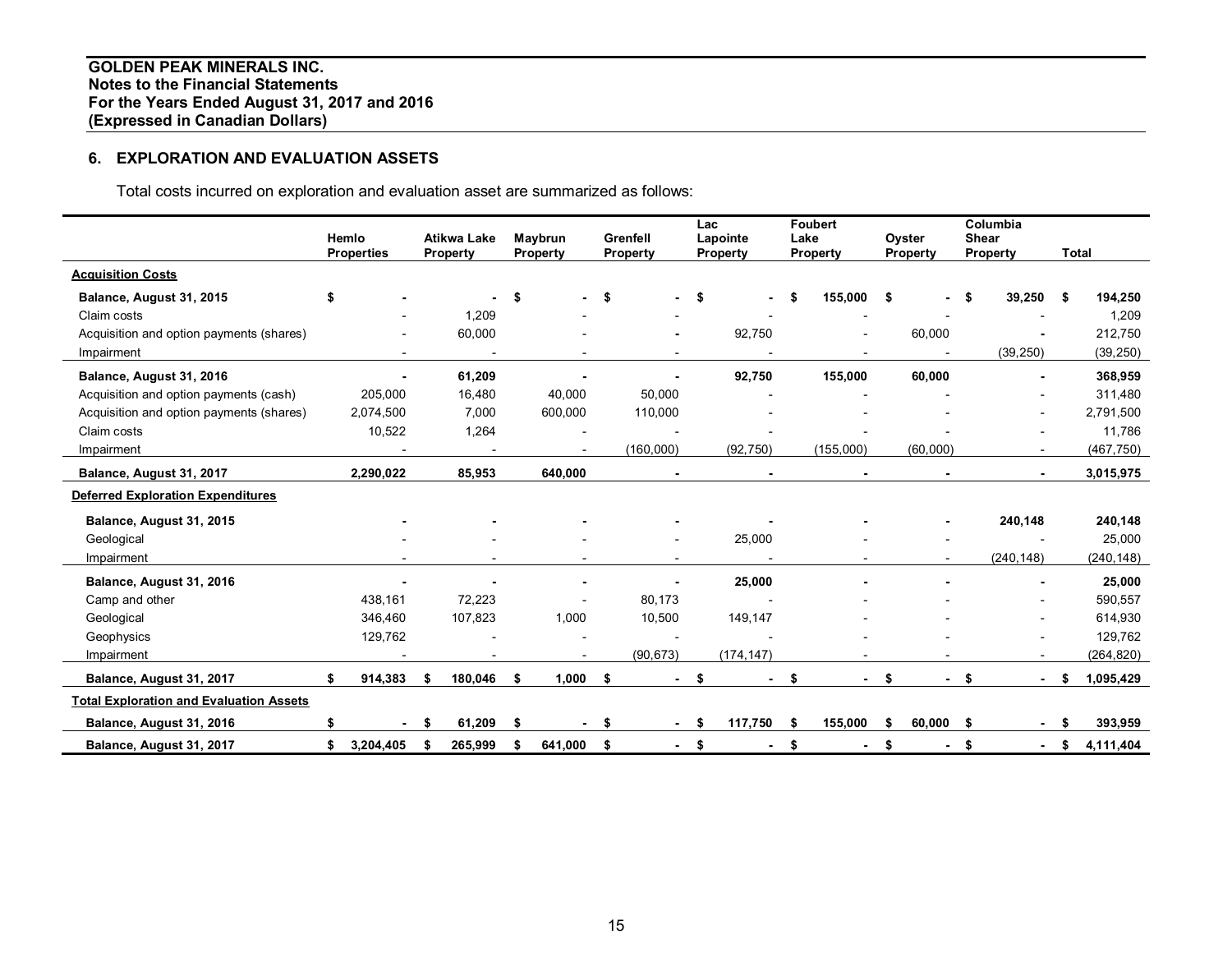### a) Hemlo Properties

#### Heikki Property

On October 28, 2016, the Company entered into four option agreements to acquire the Esa, Kulta, Seija and Soturi properties, collectively the Heikki Property, located in Ontario. Under the terms of the option agreement, the Company can earn a 100% interest by making payments as follows:

- · Issuing 2,600,000 common shares of the Company (issued) and making a cash payment of \$105,000 (paid) upon approval by the TSX-V;
- · Issuing 3,100,000 common shares of the Company by November 17, 2017 (extended to January 31, 2018 subsequent to August 31, 2017); and
- · Issuing 1,750,000 common shares of the Company by November 17, 2018.

The vendors retain a 3% NSR on each of the four properties. The Company has the option to purchase 1% of the 3% NSR (one-third) at a price of \$500,000.

#### Hemlo East

On January 27, 2017, the Company entered into an option agreement to acquire the Hemlo East Property, located in Ontario. Under the terms of the option agreement, the Company can earn a 100% interest by making payments as follows:

- · Issuing 750,000 common shares of the Company (issued) and making a cash payment of \$100,000 (paid) upon approval by the TSX-V;
- · Issuing 500,000 common shares of the Company and making a cash payment of \$100,000 by February 8, 2018;
- · Issuing 500,000 common shares of the Company and making a cash payment of \$100,000 by February 8, 2019; and
- · Issuing 500,000 common shares of the Company and making a cash payment of \$40,000 by February 8, 2020.

The Company must also incur exploration expenditures on the property as follows:

- · \$600,000 on or before January 27, 2018;
- · An additional \$600,000 on or before January 27, 2019; and
- · An additional \$600,000 on or before January 27, 2020.

The vendors retain a 2.5% NSR on the property. The Company has the option to purchase 0.5% of the 2.5% NSR (one-fifth) at a price of \$1,000,000 USD.

#### Hemlo East Extension

On May 31, 2017, the Company entered into an agreement to acquire additional claims expanding the Hemlo East property. Under the terms of the agreement, the Company can earn a 100% interest by making payments as follows:

- Issuing 1,100,000 common shares of the Company upon approval by the TSX-V (issued): and
- · Issuing 500,000 common shares of the Company and making a cash payment of \$250,000 by December 19, 2017.

The vendors retain a 2% NSR on the property. The Company has the option to purchase 1% of the 2% NSR (one-half) at a price of \$1,000,000.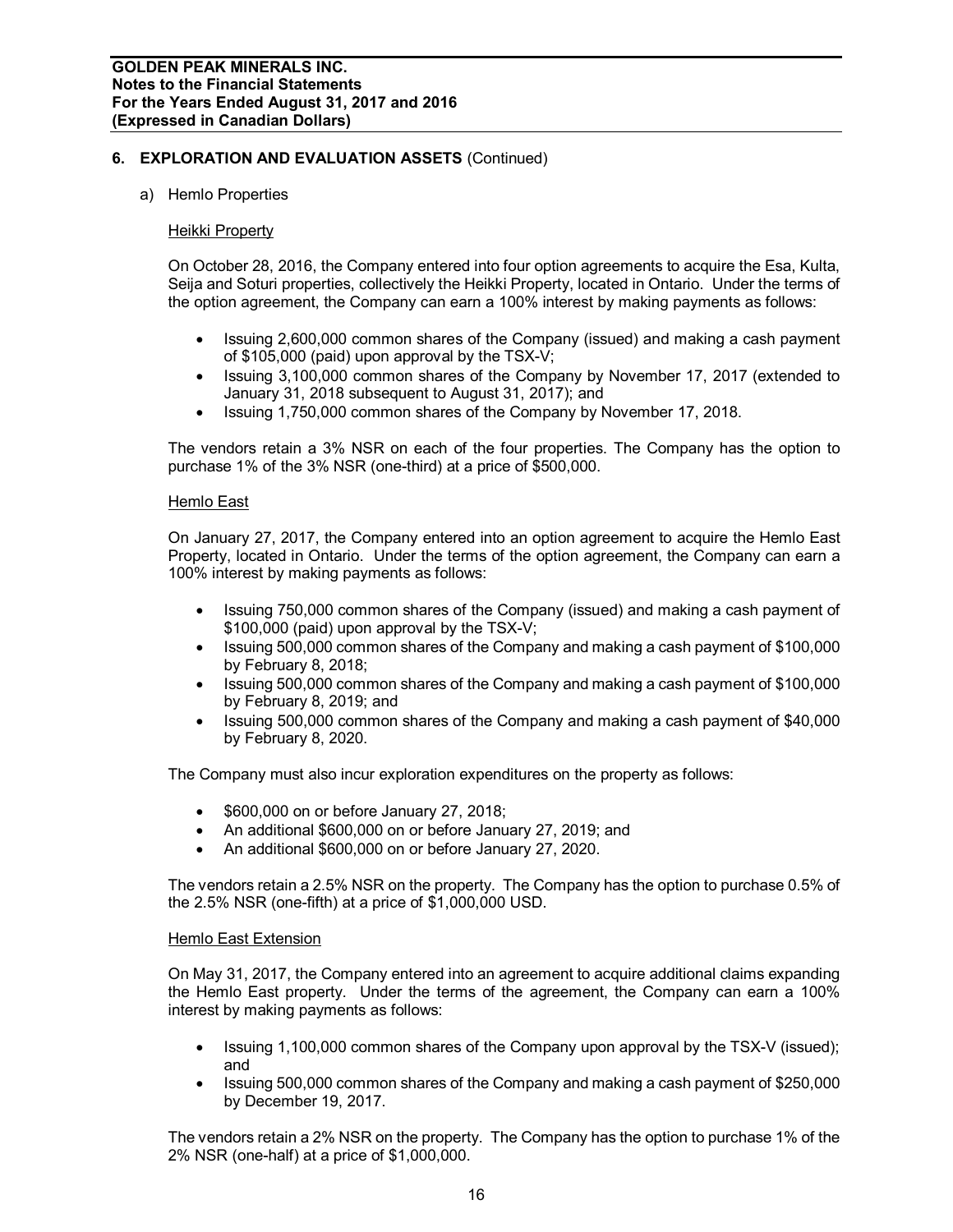a) Hemlo Properties (continued)

#### Hemlo West

On May 31, 2017, the Company entered into an agreement to acquire additional claims in the Hemlo area. Under the terms of the agreement, the Company can earn a 100% interest by making payments as follows:

- Issuing 1,100,000 common shares of the Company upon approval by the TSX-V (issued); and
- · Issuing 500,000 common shares of the Company and making a cash payment of \$250,000 by December 19, 2017.

The vendors retain a 2% NSR on the property. The Company has the option to purchase 1% of the 2% NSR (one-half) at a price of \$1,000,000.

b) Atikwa Lake Property

On February 4, 2016, the Company entered into an agreement to acquire a 100% undivided interest in 20 mineral claims located in Ontario. As consideration, the Company issued 75,000 common shares of the Company at a value of \$60,000.

In March 2017, an additional 5 claims were acquired for \$6,480.

On June 19, 2017, the Company entered into an option agreement to acquire additional claims on the Atikwa Lake Property. Under the terms of the option agreement, the Company can earn a 100% interest by making payments as follows:

- · Issuing 25,000 common shares of the Company (issued) and making a cash payment of \$10,000 (paid) upon approval by the TSX-V;
- · Issuing 25,000 common shares of the Company and making a cash payment of \$25,000 by June 23, 2018;
- · Issuing 50,000 common shares of the Company and making a cash payment of \$35,000 by June 23, 2019; and
- · Issuing 85,000 common shares of the Company and making a cash payment of \$60,000 by June 23, 2020.

The Company must also incur exploration expenditures on the additional claims as follows:

- · \$50,000 on or before June 19, 2018
- · An additional \$75,000 on or before June 19, 2019; and
- · An additional \$150,000 on or before June 19, 2020.

The vendors retain a 2% NSR on the property. The Company has the option to purchase 1% of the 2% NSR (one-half) at a price of \$1,000,000.

c) Maybrun Property

On April 7, 2017, the Company entered into an agreement to acquire a 100% interest in the Maybrun Property located in Ontario. As consideration, the Company issued 1,200,000 common shares and paid \$40,000 in cash.

The vendors retain a 2% NSR on the property. The Company has the option to purchase 1% of the 2% NSR (one-half) at a price of \$1,000,000.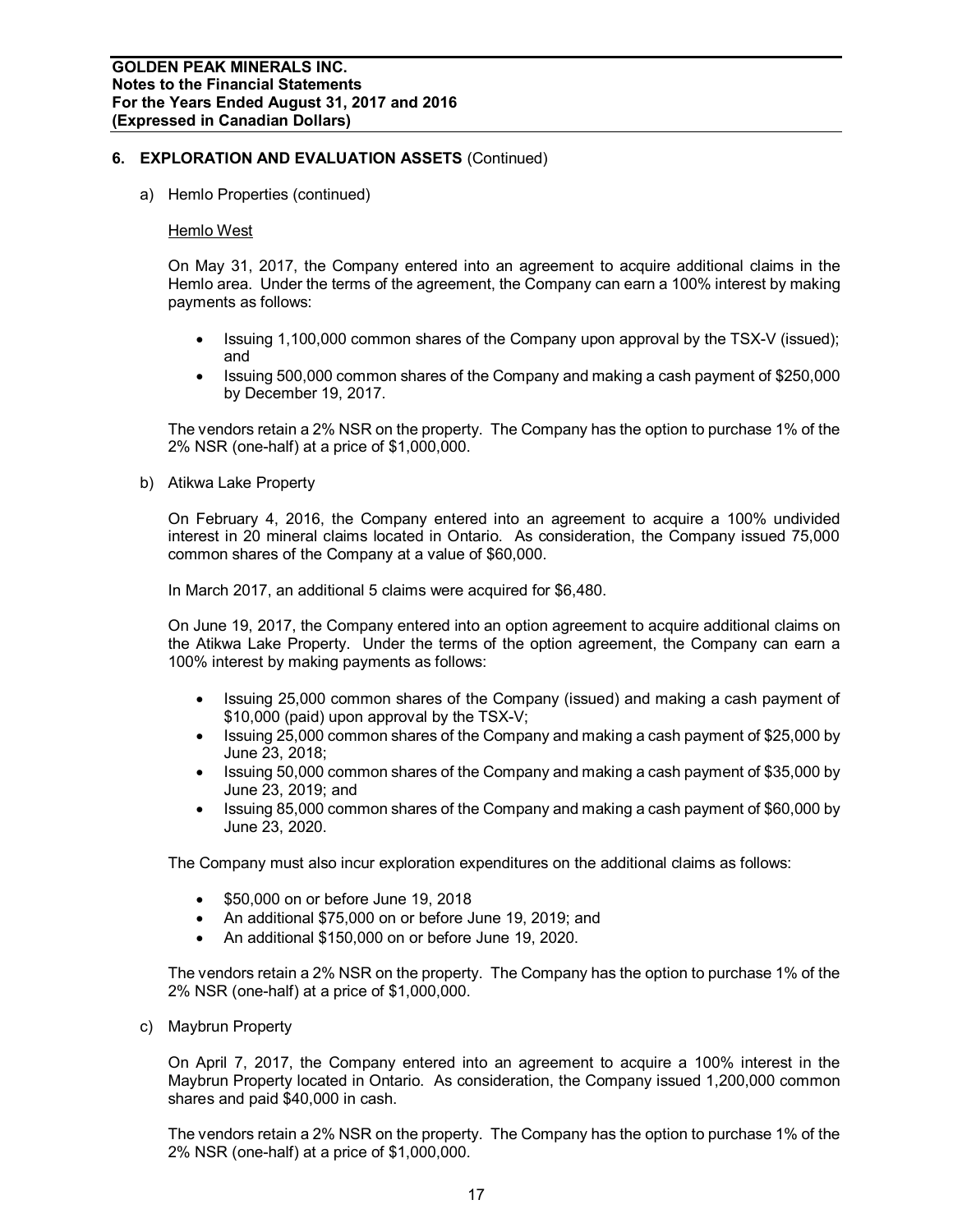#### d) Grenfell Property

On October 13, 2016, the Company entered into an option agreement to acquire the Grenfell Property located in Ontario. Under the terms of the option agreement, the Company could earn a 100% interest by making payments as follows:

- · Issuing 250,000 common shares of the Company (issued) and making a cash payment of \$50,000 (paid) upon approval by the TSX-V;
- · Issuing 250,000 common shares of the Company and making a cash payment of \$50,000 by October 26, 2017;
- · Issuing 250,000 common shares of the Company and making a cash payment of \$50,000 by October 26, 2018; and
- · Issuing 250,000 common shares of the Company and making a cash payment of \$50,000 by October 26, 2019.

In the event of a minimum discovery of 1,000,000 ounces of gold or gold equivalent resource, the Company would pay a bonus of \$1,000,000 to the optionor upon completion of a National Instrument 43-101 compliant report.

The original vendor retained a 2% NSR on the property. The Company had the option to purchase 1% of the 2% NSR (one-half) at a price of \$1,000,000.

At August 31, 2017, the Company determined it would not make the payment of 250,000 common shares and \$50,000 due on October 26, 2017. Accordingly, the property was written down to \$nil.

e) Lac Lapointe Property

On February 15, 2016, the Company entered into an option agreement to acquire a 100% undivided interest in 20 mineral claims located in Quebec. Under the terms of the option agreement, the Company could earn a 100% interest by making payments as follows:

- · Issuing 132,500 common shares of the Company upon approval by the TSX-V (issued);
- Cash payment of \$40,000 on or before August 15, 2017; and
- · Cash payment of \$100,000 on or before February 15, 2019.

The vendor retained a 2% GORR on the property. The Company had the option to purchase 1% of the 2% GORR (one-half return) at a price of \$1,000,000.

The Company did not make the payment of \$40,000 due on August 15, 2017. Accordingly, the property was written down to \$nil.

f) Foubert Lake Property

On June 26, 2015, the Company entered into an agreement to acquire a 100% undivided interest in 11 mineral claims located in Quebec. As consideration, the Company paid a total of \$11,000 in cash and issued a total of 240,000 common shares of the Company at a value of \$144,000.

The vendor retains a 1% NSR on the property. The Company has the option to purchase the NSR at a price of \$500,000.

At August 31, 2017, the Company determined that the value of the property was impaired, and it was written down to \$nil.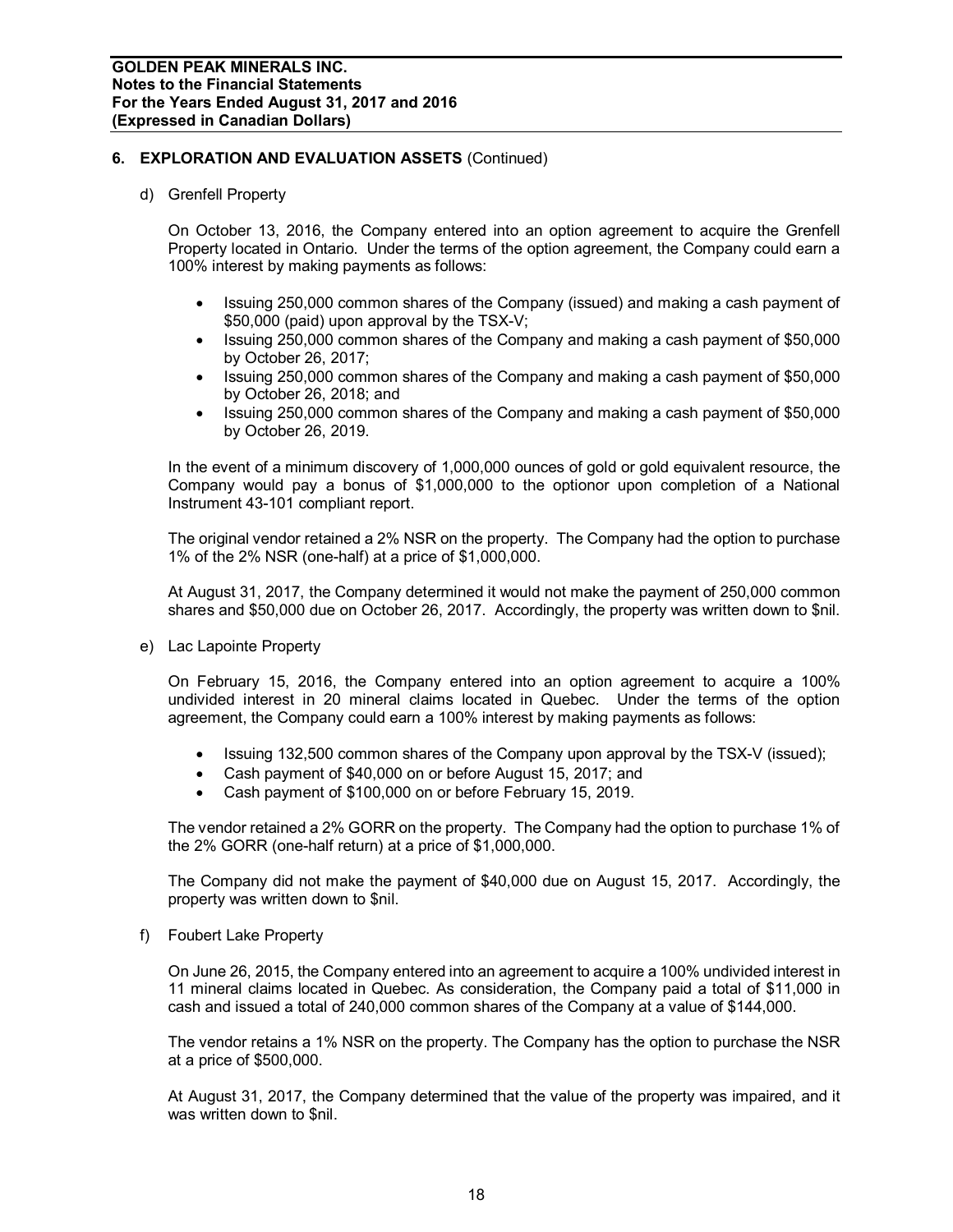g) Oyster Property

On September 23, 2015, the Company entered into an agreement to acquire a 100% undivided interest in 4 mineral claims located in Manitoba. As consideration, the Company issued 100,000 common shares of the Company at a value of \$60,000.

The vendor retains a 3% Gross Overriding Royalty Return ("GORR") on the property. The Company has the option to purchase 1% of the 3% GORR (one-third) at a price of \$1,000,000.

At August 31, 2017, the Company determined that the value of the property was impaired, and it was written down to \$nil.

h) Columbia Shear Group Property

On May 9, 2011, and subsequently amended on September 17, 2012, the Company entered into an option agreement to acquire a 100% undivided interest in 22 mineral claims located in British Columbia. As consideration, the Company agreed to pay a total of \$75,000 in cash, issue 12,500 common shares of the Company and incur \$1,000,000 in exploration expenditures over a four year period.

The Company agreed to pay the optionor a 3% Net Smelter Royalty ("NSR") on the property. The Company also had the option to purchase 2% of the 3% NSR (two-thirds) at a price of \$500,000 per percentage point at any time starting on the date that the property is put into commercial production. The purchase of the remaining 1% was negotiable after commercial production commences.

During the year ended August 31, 2016, the Company relinquished its option on the Columbia Sheer Group Property. Accordingly, the property was written down to \$nil.

## **7. RELATED PARTY BALANCES AND TRANSACTIONS**

These amounts of key management compensation are included in exploration and evaluation assets and the amounts shown on the statements of comprehensive loss:

|                          |   | 2017    | 2016                           |
|--------------------------|---|---------|--------------------------------|
| Management fees          | S | 116.750 | \$<br>63,750                   |
| Geological               | S | 58,333  | \$<br>$\overline{\phantom{a}}$ |
| Share-based compensation | S | 94.402  | $\overline{\phantom{0}}$       |

Key management includes directors and officers of the Company, including the Chief Executive Officer and Chief Financial Officer.

During the year ended August 31, 2017, the Company paid \$55,500 for consulting fees to companies controlled by directors (2016 - \$nil), \$nil (2016 - \$21,800) for professional fees to a company controlled by a director and \$18,681 in rent to a company in which an officer of the Company is an officer and director (2016 - \$16,500 in rent to companies controlled by directors).

As at August 31, 2017, included in accounts payable and accrued liabilities is \$3,216 (2016 - \$126,789) due to directors and officers of the Company and companies controlled by directors of the Company and \$47,032 (2016 - \$nil) due to a company in which an officer of the Company is an officer and director for shared administrative costs. These amounts are unsecured, non-interest bearing and have no fixed terms of repayment.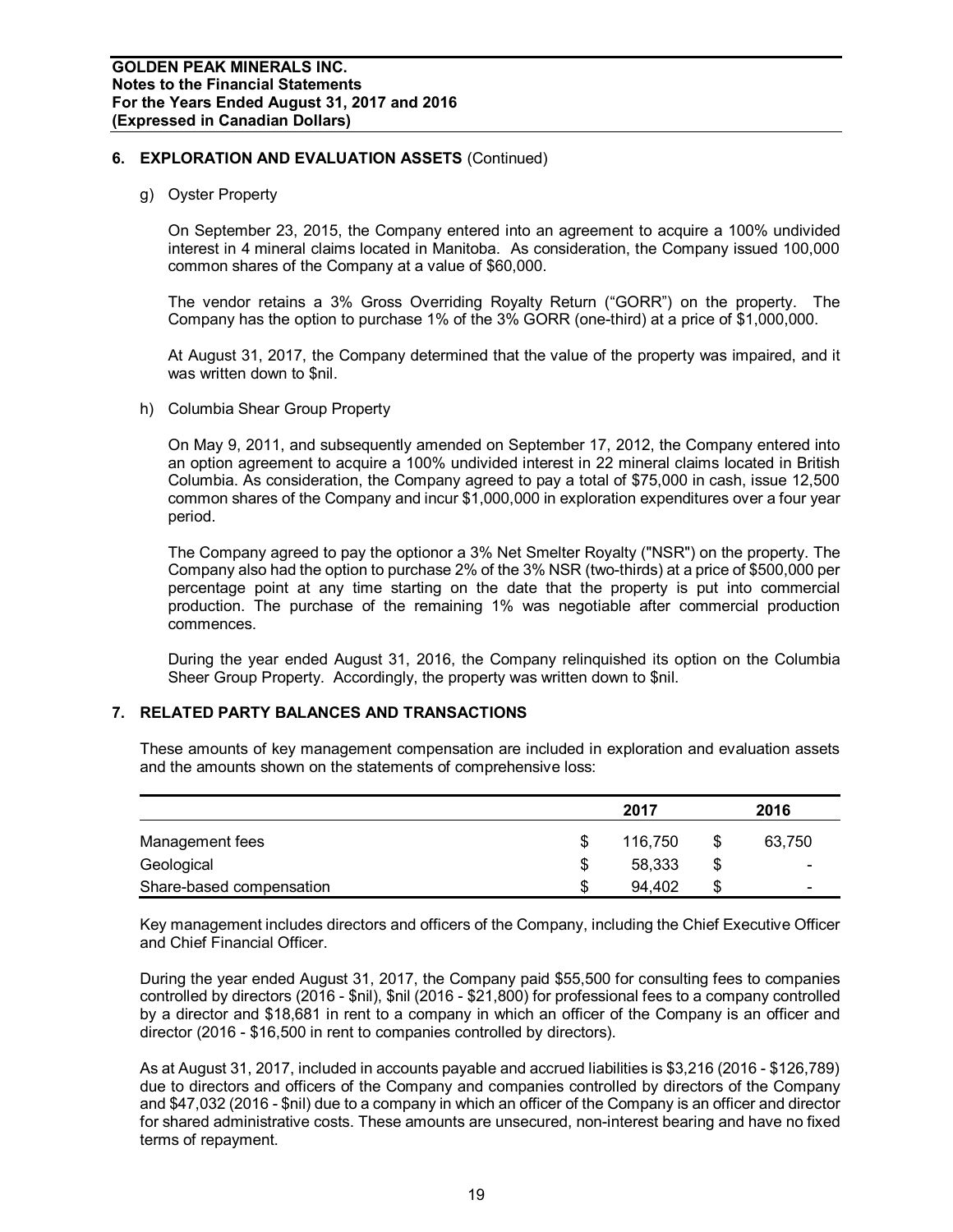## **8. OTHER LIABILITY AND FLOW-THROUGH COMMITMENT**

### Other Liability

Other liability consists of the premium on the flow-through shares issued.

During the year ended August 31, 2017, the Company issued 2,022,998 flow-through shares at a price of \$0.65 per share. The premium paid by investors was calculated as \$0.15 per share. Accordingly, \$303,450 was recorded as other liability. At August 31, 2017, the balance of other liability was reduced to \$25,338 as a result of qualifying expenditures incurred by the Company. This resulted in other income of \$278,112.

## Flow-Through Commitment

At August 31, 2017, the Company had a remaining commitment to incur exploration expenditures in relation to its December 2016 flow-through share financing of \$109,800.

Included in accounts payable and accrued liabilities at August 31, 2017 is a provision for Part XII.6 tax of \$1,949 (2016 - \$367). During the year ended August 31, 2017, the Company incurred \$1,339 (2016 - \$nil) for Part XII.6 tax and other provincial taxes in relation to its December 2015 flow-through share financing.

## **9. SHARE CAPITAL**

a) Authorized

The Company is authorized to issue an unlimited number of common shares without par value.

b) Issued and outstanding

### *During the Year Ended August 31, 2017*

- · On September 26, 2016, the Company completed a non-brokered private placement for gross proceeds of \$499,999. The Company issued 4,166,658 units at a price of \$0.12 per unit. Each unit consisted of one common share of the Company and one share purchase warrant. Each warrant entitles the holder to acquire one common share of the Company at an exercise price of \$0.20 for a period of two years. The Company incurred share issue costs of \$3,483.
- · On October 26, 2016, the Company settled accounts payable and accrued liabilities of \$50,300 by issuing 9,259 common shares and 177,037 units, each unit consisting of one common share and one non-transferable warrant of the Company. Each warrant entitles the holder to acquire one common share of the Company at an exercise price of \$0.36 for a period of four years. The fair value of the common shares issued was \$4,074 and the fair value of the units issued was \$153,559. Accordingly, the Company realized a loss on settlement of accounts payable of \$107,333.
- · On October 26, 2016, the Company issued 250,000 common shares valued at \$110,000 for the acquisition of the Grenfell Property (Note 6(d)).
- · On November 17, 2016, the Company issued 2,600,000 common shares valued at \$1,040,000 for the acquisition of the Heikki Property (Note 6(a)).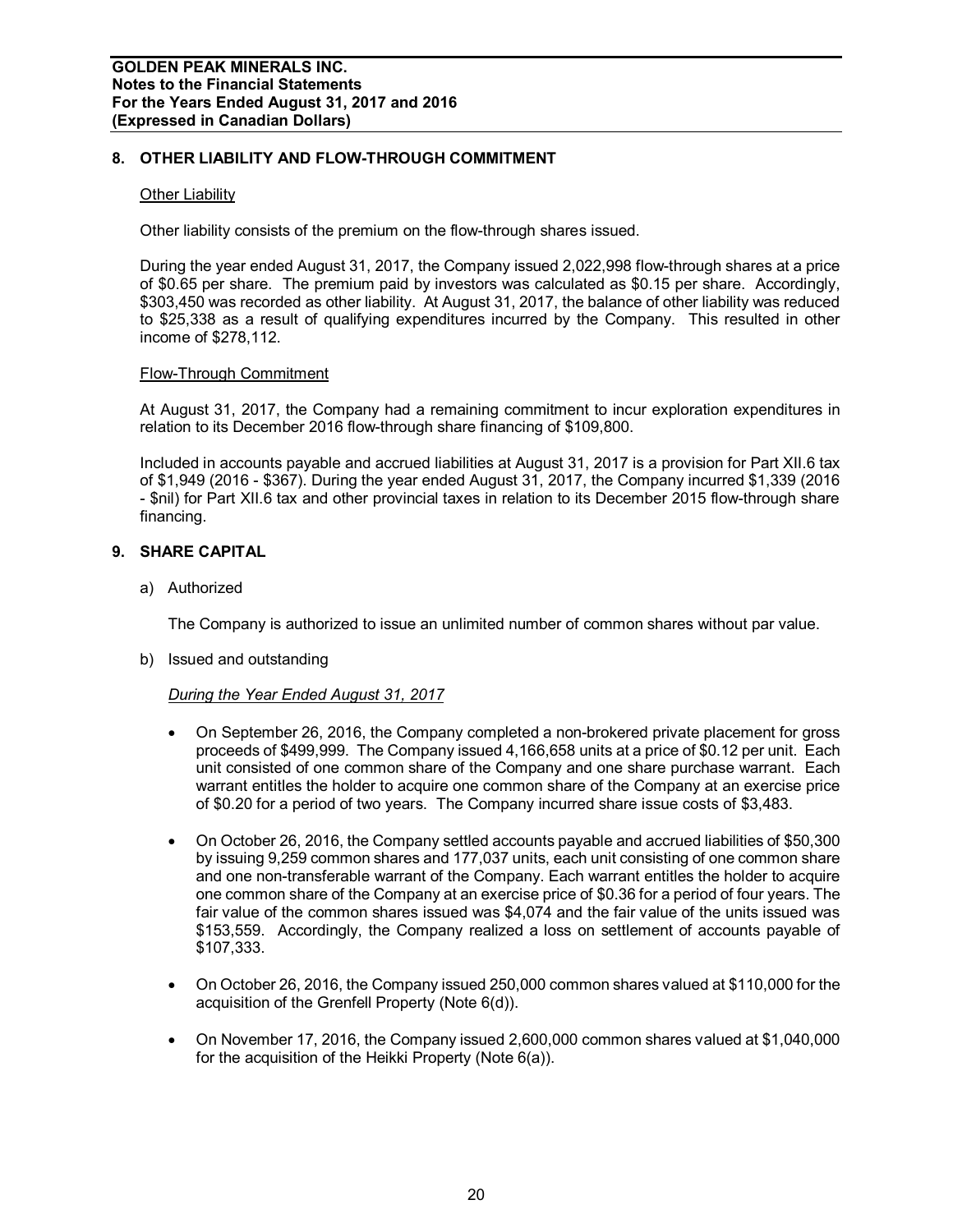- b) Issued and outstanding (continued)
	- · On December 20, 2016, the Company completed a non-brokered private placement for gross proceeds of \$2,314,949. The Company issued 2,000,000 non-flow-through common shares of the Company at a price of \$0.50 per share and 2,022,998 flow-through common shares of the Company at a price of \$0.65 per share. The premium paid by investors on the flow-through units was calculated as \$0.15 per share. Accordingly, \$303,450 was recorded as other liability.

The Company incurred finder's fees of \$196,495 and other share issue costs of \$12,325. The Company also issued 332,300 finder's warrants valued at \$126,231 (Note 9(c)) and entitling the holder to acquire one non-flow-through common share of the Company at an exercise price of \$0.50 per share for a period of two years.

- · On February 9, 2017, the Company issued 750,000 common shares valued at \$352,500 for the acquisition of the Hemlo East Property (Note 6(a)).
- · On April 13, 2017, the Company issued 1,200,000 common shares valued at \$600,000 for the acquisition of the Maybrun Property (Note 6(c)).
- · On June 19, 2017, the Company issued 2,200,000 common shares valued at \$682,000 for the acquisition of the Hemlo East Extension and the Hemlo West (Note 6(a)).
- · On June 19, 2017, the Company issued 25,000 common shares valued at \$7,000 for the acquisition of the Atikwa Lake Property (Note 6(b)).
- · During the year ended August 31, 2017, the Company received \$100,000 pursuant to the exercise of 500,000 warrants and \$7,600 on the exercise of 38,000 stock options. The Company transferred \$3,137, the previously recorded fair value of the stock options, from contributed surplus to share capital upon exercise of the stock options.

### *During the Year Ended August 31, 2016*

· On December 24, 2015, the Company completed a non-brokered private placement for gross proceeds of \$110,000. The Company issued 157,142 flow-through units at a price of \$0.70 per unit. Each unit consisted of one flow-through common share of the Company and one-half of one share purchase warrant. Each warrant entitles the holder to acquire one non-flow-through common share of the Company at an exercise price of \$1.20 for a period of one year.The premium paid by investors on the flow-through units was calculated as \$nil per share. Accordingly, no other liability was recorded.

The Company paid finders fees of \$19,300 and issued 12,570 finder's warrants valued at \$7,203 (Note 9(c)) and entitling the holder to acquire one non-flow-through common share of the Company at an exercise price of \$0.70 for a period of three years.

- · On February 10, 2016, the Company issued 75,000 common shares valued at \$60,000 for the acquisition of the Atikwa Lake Property (Note 6(b)).
- · On February 19, 2016, the Company issued 132,500 common shares valued at \$92,750 for the acquisition of the Lac Lapointe Property (Note 6(e)).
- · On May 4, 2016, the Company issued 100,000 common shares valued at \$60,000 for the acquisition of the Oyster Property (Note 6(g)).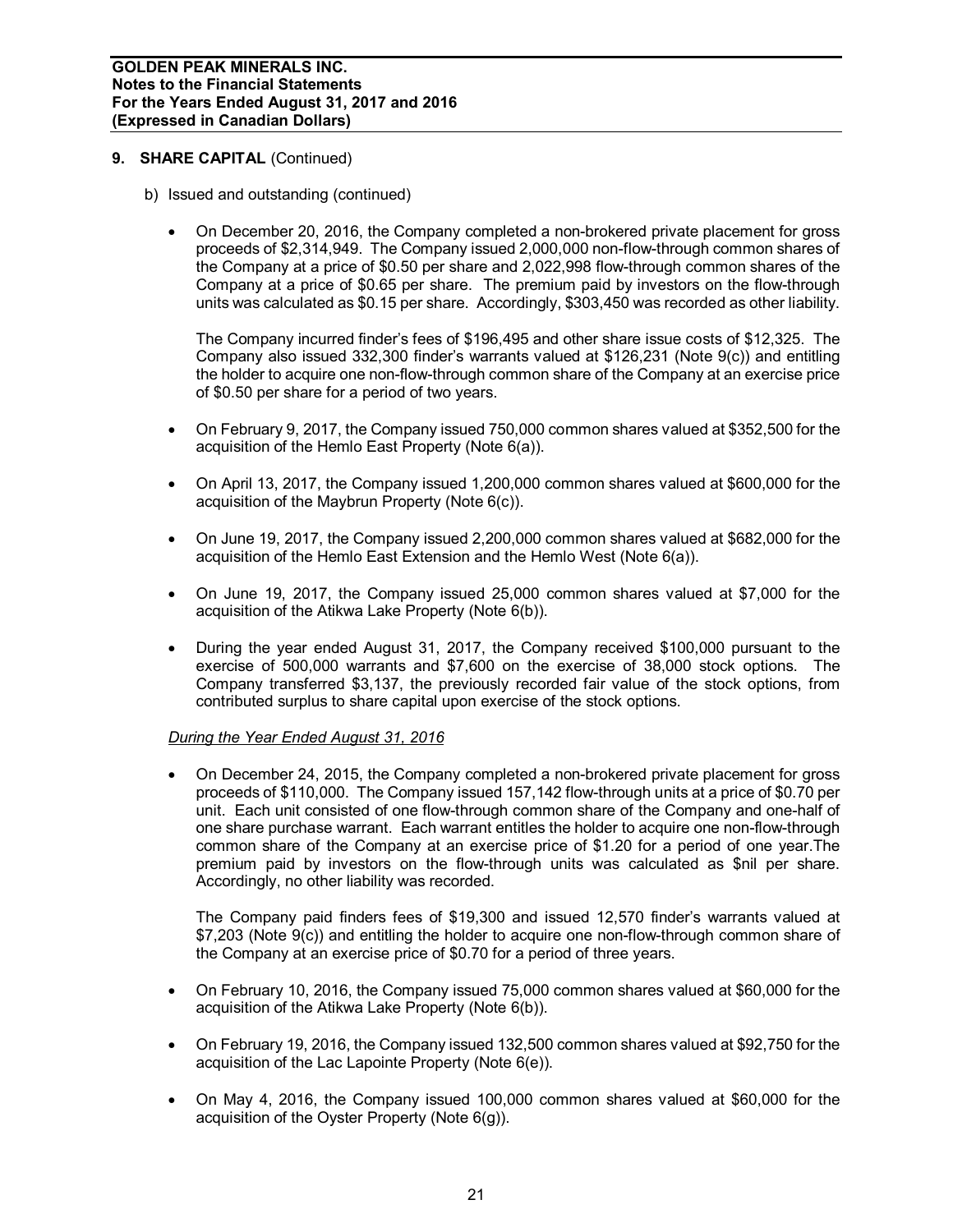- b) Issued and outstanding (continued)
	- · On July 7, 2016, the Company completed a non-brokered private placement for gross proceeds of \$75,000. The Company issued 150,000 common shares of the Company at a price of \$0.50 per share.
- c) Warrants

Warrant transactions and the number of warrants outstanding for the years ended August 31, 2017 and 2016 are summarized as follows:

|                                |                       | 2017                                         | 2016                  |                                       |  |  |
|--------------------------------|-----------------------|----------------------------------------------|-----------------------|---------------------------------------|--|--|
|                                | Number of<br>Warrants | Weighted<br>Average<br><b>Exercise Price</b> | Number of<br>Warrants | Weighted<br>Average Exercise<br>Price |  |  |
| Outstanding, beginning of year | 258,002               | \$1.37                                       | 166.860               | \$1.50                                |  |  |
| Issued                         | 4,675,995             | 0.23                                         | 91,142                | 1.13                                  |  |  |
| Exercised                      | (500,000)             | 0.20                                         |                       |                                       |  |  |
| Expired                        | (245, 431)            | 1.40                                         | $\,$                  |                                       |  |  |
| Outstanding, end of year       | 4,188,566             | \$0.23                                       | 258,002               | \$1.37                                |  |  |

The following warrants were outstanding and exercisable at August 31, 2017:

| Expiry Date        | <b>Weighted Average</b><br><b>Remaining Contractual</b><br>Life in Years | <b>Exercise Price</b> | Warrants  |
|--------------------|--------------------------------------------------------------------------|-----------------------|-----------|
| September 26, 2018 | 1.07                                                                     | \$ 0.20               | 3,666,658 |
| December 20, 2018  | 1.30                                                                     | \$ 0.50               | 332,300   |
| December 24, 2018  | 1.32                                                                     | \$0.70                | 12,571    |
| October 26, 2020   | 3.16                                                                     | \$0.36                | 177,037   |
|                    | 1.18                                                                     |                       | 4,188,566 |

The Company applies the fair value method using the Black-Scholes option pricing model in accounting for its finder's warrants granted. The fair value of each finder's warrant grant was calculated using the following weighted average assumptions:

|                                        | 2017   | 2016   |
|----------------------------------------|--------|--------|
| Expected life (years)                  | 2.00   | 3.00   |
| Risk-free interest rate                | 0.82%  | 0.50%  |
| Expected annualized volatility         | 117%   | 235%   |
| Dividend yield                         | N/A    | N/A    |
| Stock price at grant date              | \$0.60 | \$0.60 |
| Exercise price                         | \$0.50 | \$0.70 |
| Weighted average grant date fair value | \$0.38 | \$0.57 |

Option pricing models require the input of highly subjective assumptions regarding volatility. The Company has used historical volatility to estimate the volatility of the share price.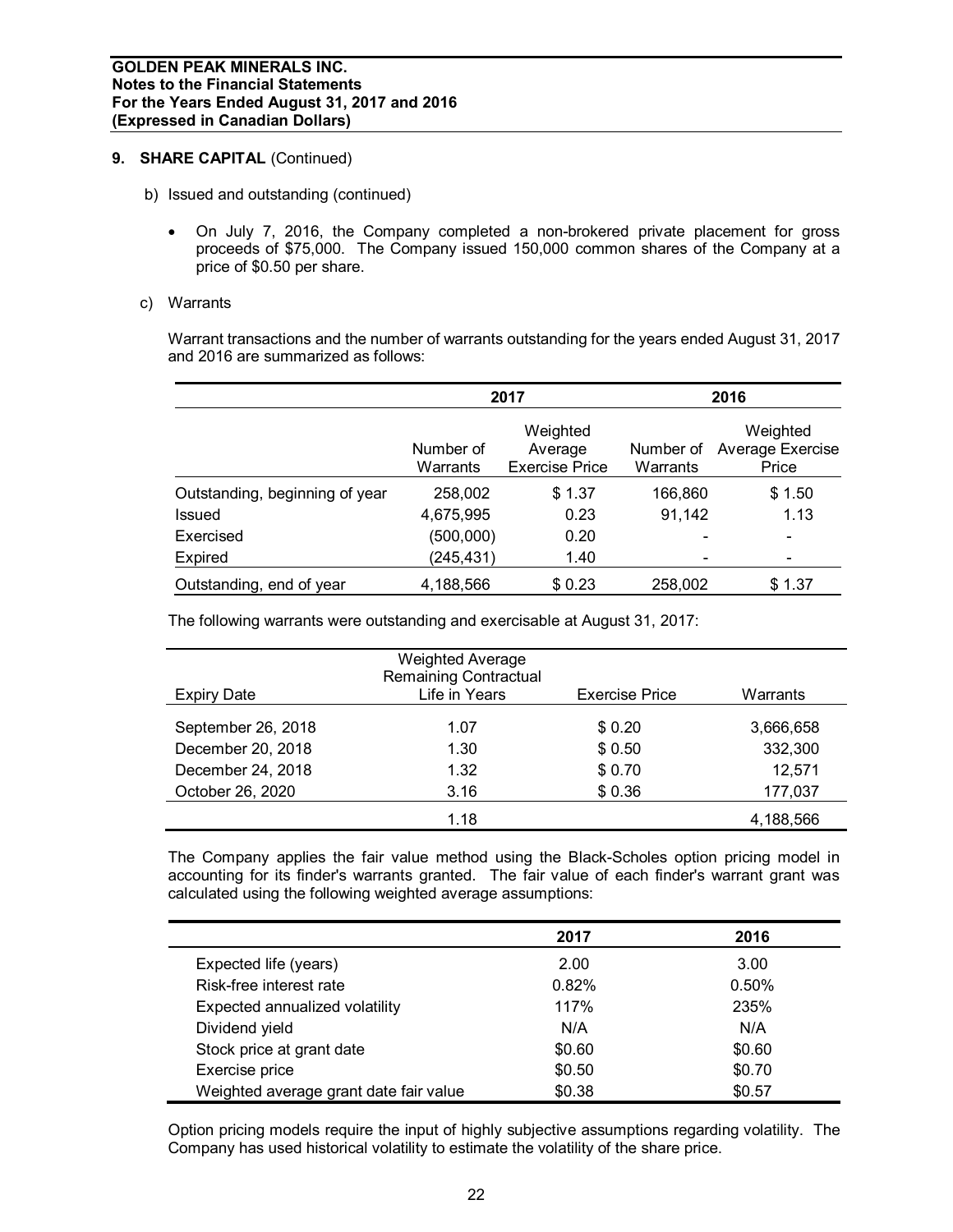d) Stock options

The Company adopted a Stock Option Plan (the "Plan") to grant incentive stock options to directors, officers, employees and consultants. Under the plan, the aggregate number of common shares which may be subject to option at any one time may not exceed 10% of the issued common shares of the Company as of that date including options granted prior to the adoption of the Plan. Options granted may not exceed a term of 10 years, and the term will be reduced to one year following the date of death of the optionee. All options vest when granted unless they are otherwise specified by the Board of Directors or if they are granted for investor relations activities. Options granted for investor relations activities vest over a 12-month period with no more than 25% of the options vesting in any three-month period.

The following is a summary of option transactions under the Company's stock option plan for the years ended August 31, 2017 and 2016:

|                                | 2017      |          | 2016      |          |  |
|--------------------------------|-----------|----------|-----------|----------|--|
|                                |           | Weighted |           | Weighted |  |
|                                |           | Average  |           | Average  |  |
|                                | Number of | Exercise | Number of | Exercise |  |
|                                | Options   | Price    | Options   | Price    |  |
| Outstanding, beginning of year | 16,000    | \$1.50   | 37,000    | \$1.50   |  |
| Expired                        | (25,000)  | 0.40     | (21,000)  | 1.50     |  |
| Exercised                      | (38,000)  | 0.20     |           |          |  |
| Forfeited                      | (16,000)  | 1.50     |           |          |  |
| Granted                        | 1,452,000 | 0.38     |           |          |  |
| Outstanding, end of year       | 1,389,000 | \$0.42   | 16,000    | \$1.50   |  |

The following options were outstanding and exercisable at August 31, 2017:

| Expiry Date         | Weighted<br>Average<br>Remaining<br>Contractual Life<br>in Years | <b>Exercise Price</b> | Outstanding | Exercisable |
|---------------------|------------------------------------------------------------------|-----------------------|-------------|-------------|
| September 6, 2017** | 0.001                                                            | \$0.20                | 114,000     | 114,000     |
| April 11, 2020      | 2.61                                                             | \$0.40                | 1,275,000   | 1,275,000   |

\*\*Expired subsequent to year end.

The Company applies the fair value method using the Black-Scholes option pricing model in accounting for its stock options granted. The fair value of each stock option grant was calculated using the following weighted average assumptions:

|                                        | 2017   | 2016 |
|----------------------------------------|--------|------|
| Expected life (years)                  | 3.00   | N/A  |
| Risk-free interest rate                | 0.83%  | N/A  |
| Expected annualized volatility         | 136%   | N/A  |
| Dividend yield                         | N/A    | N/A  |
| Stock price at grant date              | \$0.41 | N/A  |
| Exercise price                         | \$0.40 | N/A  |
| Weighted average grant date fair value | \$0.29 | N/A  |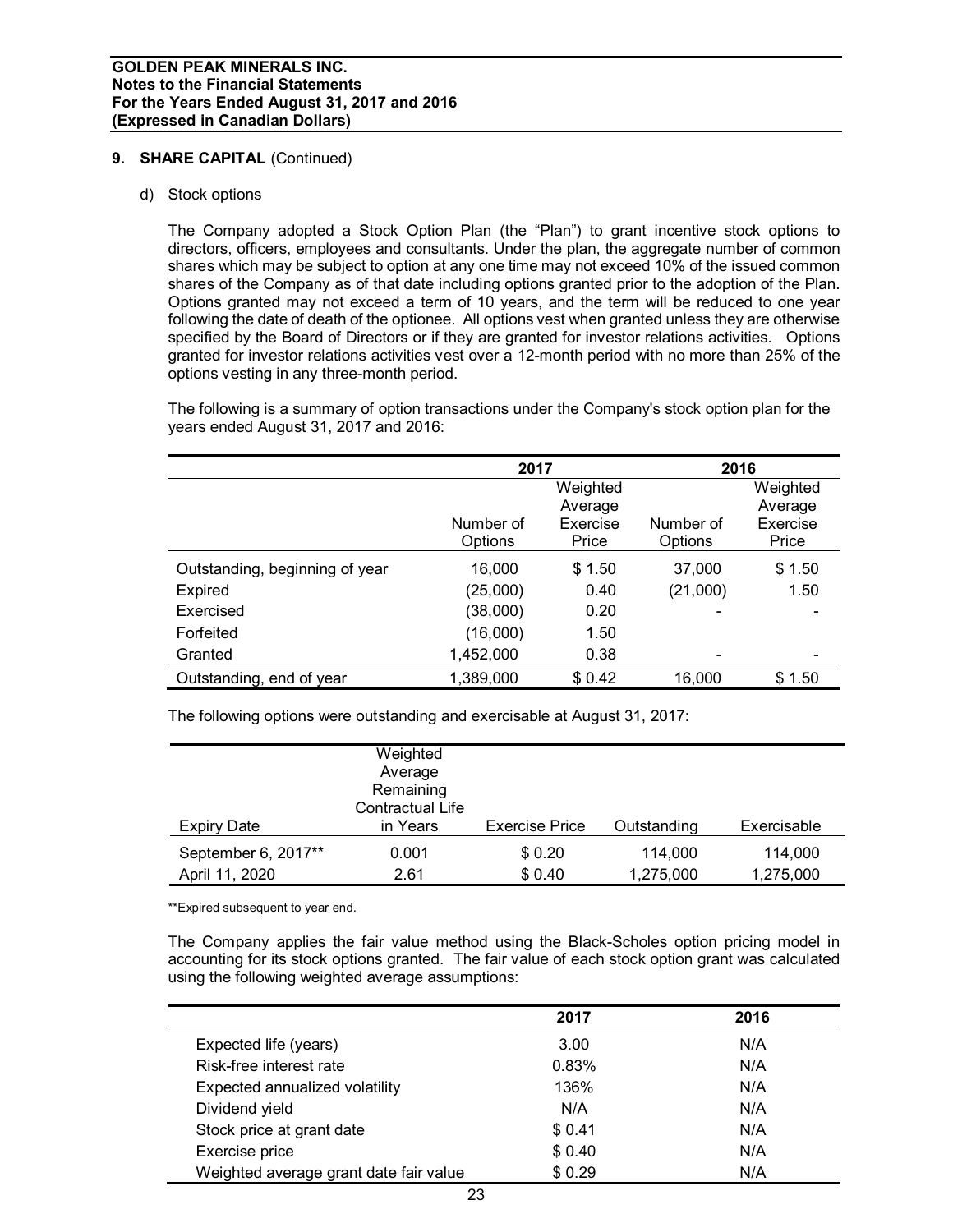d) Stock options (continued)

Option pricing models require the input of highly subjective assumptions regarding volatility. The Company has used historical volatility to estimate the volatility of the share price.

## **10. FINANCIAL INSTRUMENTS**

The Company's financial instruments include cash and accounts payable. Cash is classified as FVTPL. Accounts payable are classified as other financial liabilities. The carrying value of these instruments approximates their fair values due to the relatively short periods to maturity of these instruments.

The following table sets forth the Company's financial assets measured at fair value by level within the fair value hierarchy as follows:

| August 31, 2017        |         | Level 1 |         | Level 2 |         | Level 3                      |       | Total   |
|------------------------|---------|---------|---------|---------|---------|------------------------------|-------|---------|
| Cash                   |         | 178,018 | \$      | $\,$    | S       | $\qquad \qquad \blacksquare$ | 26    | 178,018 |
| <b>August 31, 2016</b> | Level 1 |         | Level 2 |         | Level 3 |                              | Total |         |
| Cash                   | S       | 170     | \$      | $\,$    | S       | $\overline{\phantom{a}}$     | \$.   | 170     |

### Financial risk management objectives and policies

The risks associated with these financial instruments and the policies on how to mitigate these risks are set out below. Management manages and monitors these exposures to ensure appropriate measures are implemented on a timely and effective manner.

a) Credit risk

Credit risk is the risk of an unexpected loss if a customer or third party to a financial instrument fails to meet its contractual obligations. Financial instruments that potentially subject the Company to concentrations of credit risks consist principally of cash. To minimize the credit risk on cash, the Company places the instrument with a major Canadian financial institution.

b) Liquidity risk

The Company manages liquidity risk by maintaining a balance between continuity of funding and flexibility through the use of borrowings. Management closely monitors the liquidity position and expects to have adequate sources of funding to finance the Company's projects and operations. As at August 31, 2017, the Company had cash of \$178,018 (2016 - \$170) to settle accounts payable and accrued liabilities of \$191,701 (2016 - \$279,002) which fall due for payment within 30 days of August 31, 2017. All of the liabilities presented as accounts payable are due within 30 days of the reporting date.

c) Market risk

Market risk is the risk that changes in market prices, such as foreign exchange rates and interest rates will affect the Company's income or the value of its holdings of financial instruments. The objective of market risk management is to manage and control market risk exposures within acceptable parameters, while optimizing the return on capital.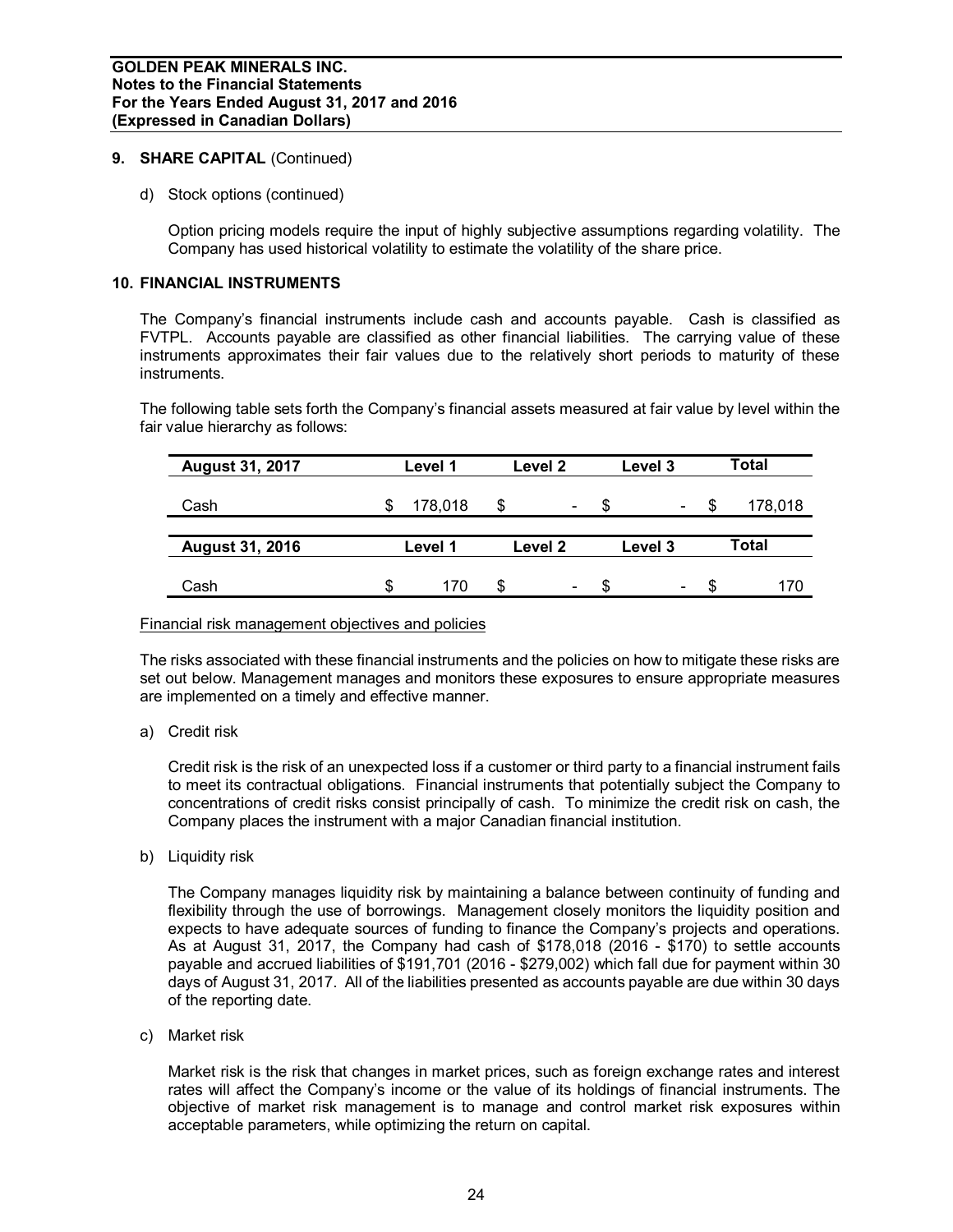### **10. FINANCIAL INSTRUMENTS** (Continued)

#### Financial risk management objectives and policies (continued)

- c) Market risk (continued)
	- *i) Currency risk -* The Company's expenses are denominated in Canadian dollars. The Company's corporate office is based in Canada and current exposure to exchange rate fluctuations is minimal. The Company does not have any significant foreign currency denominated monetary assets or liabilities.
	- *ii) Interest rate risk -* The Company is exposed to interest rate risk on the variable rate of interest earned on bank deposits. The fair value interest rate risk on bank deposits is insignificant as the deposits are short-term. The Company has not entered into any derivative instruments to manage interest rate fluctuations. The Company has no interest-bearing financial liabilities.
	- *iii) Other price risk -* Other price risk is the risk that the fair value or future cash flows of a financial instrument will fluctuate due to changes in market prices, other than those arising from interest rate risk. The Company does not have significant exposure to this risk.

## **11. MANAGEMENT OF CAPITAL**

The Company considers its capital to be comprised of shareholders' equity.

The Company manages the capital structure and makes adjustments to it in light of changes in economic conditions and the risk characteristics of the underlying assets. To maintain or adjust the capital structure, the Company may attempt to issue new shares. Although the Company has been successful at raising funds in the past through the issuance of capital stock, it is uncertain whether it will continue this method of financing due to the current difficult market conditions.

In order to facilitate the management of its capital requirements, the Company prepares expenditure budgets that are updated as necessary depending on various factors, including successful capital deployment and general industry conditions.

Management reviews the capital structure on a regular basis to ensure that the above objectives are met. There have been no changes to the Company's approach to capital management during the years ended August 31, 2017 or 2016. The Company is not subject to externally imposed capital requirements.

## **12. INCOME TAXES**

The following table reconciles the amount of income tax expense on application of the combined statutory Canadian federal and provincial income tax rates:

|                                                |    | 2017           | 2016      |
|------------------------------------------------|----|----------------|-----------|
| Combined statutory tax rate                    |    | 27.00%         | 26.00%    |
| Income tax recovery at combined statutory rate | \$ | $(480,000)$ \$ | (150,000) |
| Flow-through expenditures                      |    | 330,000        | 7,000     |
| Permanent difference and others                |    | 41,000         | (5,000)   |
| Tax benefits not recognized                    |    | 109,000        | 148,000   |
| Provision for income tax expense               | S  | - \$           |           |

The tax effects of deductible and taxable temporary differences that give rise to the Company's deferred tax assets and liabilities are as follows: